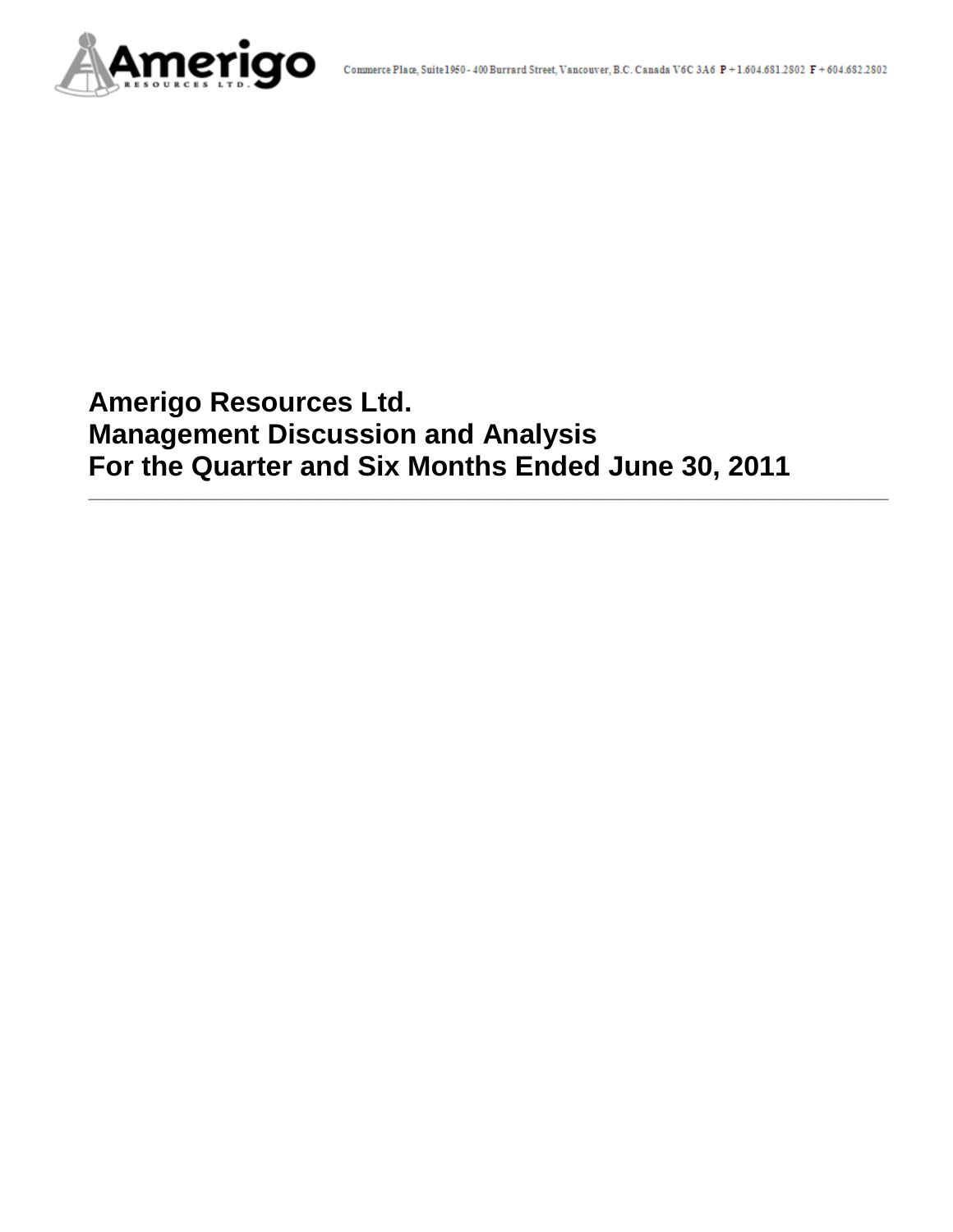# *T A B L E of C O N T E NT S*

This Management Discussion & Analysis ("MD&A") is comprised of the following:

- 1. **Company Profile**  An executive summary of Amerigo's business and its long-term contractual relationship with Codelco-El Teniente…(PAGE 3)
- 2. **Introduction**  Information on accounting principles, reporting currency and other background factors to facilitate the understanding of this MD&A and related consolidated financial statements... (PAGE 3)
- 3. **Highlights and Significant Events** A summary of the key operating and financial metrics of the Company during the quarter ended June 30, 2011 ("Q2-2011") and as at June 30, 2011…(PAGE 4)
- 4. **Operating Results** An analysis of the Company's production, sales, cash cost and total cost for Q2-2011 and the comparative quarter ended June 30, 2010 ("Q2-2010")… (PAGE 6)
- 5. **Financial Results** An analysis of the Company's financial performance during Q2-2011 compared to the Company's performance in Q2-2010 and during the six months ended June 30, 2011 compared to the six months ended June 30, 2010 …(PAGE 8)
- 6. **Comparative Periods** A summary of financial data for the Company's most recent eight reporting quarters…(PAGE 10)
- 7. **Liquidity and Capital Resources** Review of the Company's cash flow during Q2-2011 and analysis of the Company's liquidity and financial position as at June 30, 2011…(PAGE 11)
- 8. **Outlook** Update of the Company's activities and management's production and operations forecasts for the year ending December 31, 2011 ("fiscal 2011")…(PAGE 13)
- **9. Other** –Disclosure of related party transactions and other MD&A requirements...(PAGE 14)
- **10. International Financial Reporting Standards comparative data**…(PAGE 15)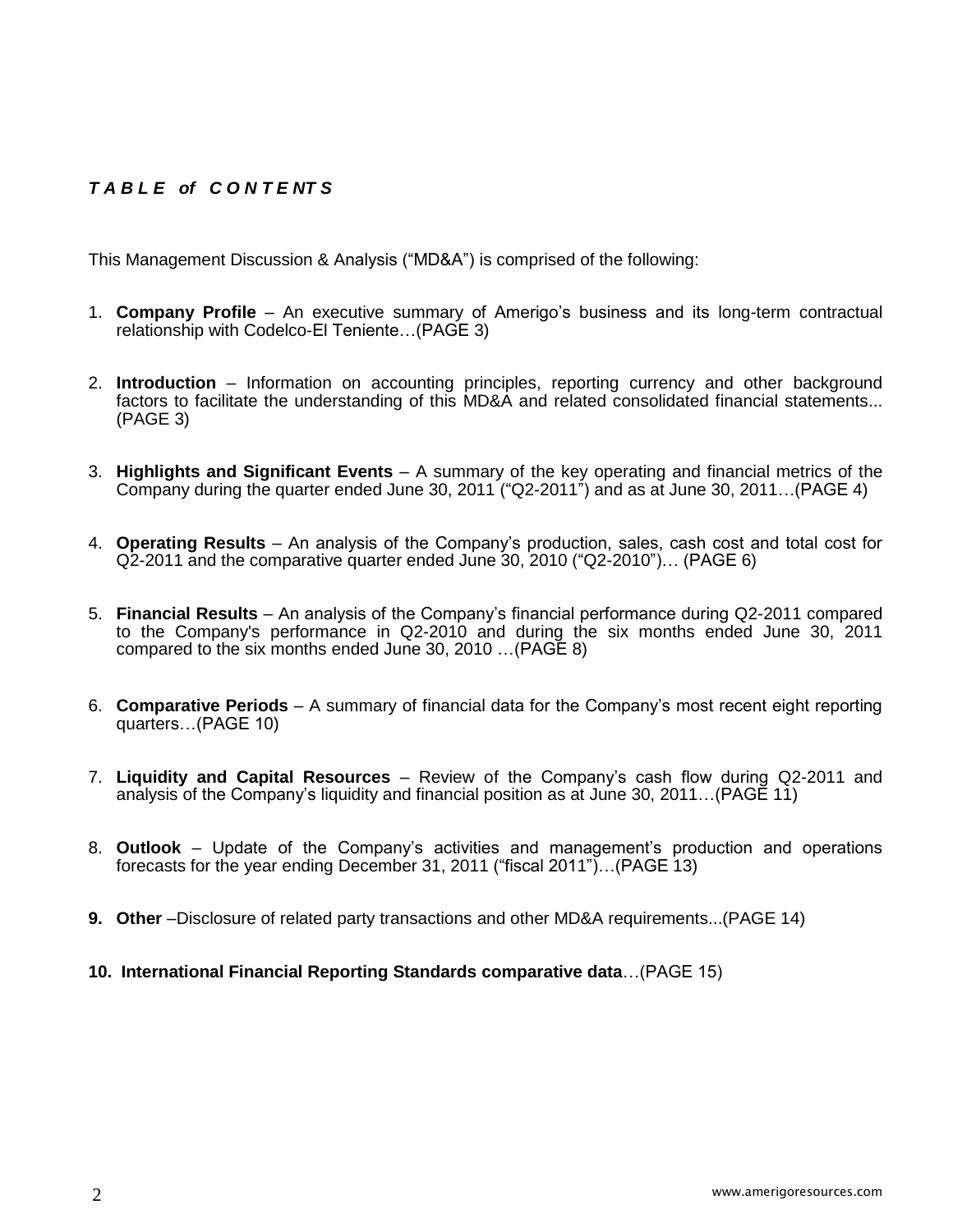## *ALL AMOUNTS ARE REPORTED IN U.S. DOLLARS, EXCEPT WHERE INDICATED OTHERWISE*

# *C O M P A N Y P R O F I L E*

Amerigo Resources Ltd. ("Amerigo") owns a 100% interest in Minera Valle Central S.A. ("MVC"), a Chilean copper and molybdenum producer that has a long-term contractual relationship with the National Copper Corporation of Chile ("Codelco") to treat fresh and old tailings from Codelco's El Teniente mine, the largest underground copper mine in the world. Chile is the world's largest copper mining country, and Codelco is the world's largest copper producer. It is estimated that Codelco owns approximately 20% of all known copper reserves on earth. Codelco produced 1.689 million tonnes of copper and generated a pre-tax profit of \$5.799 billion in 2010. El Teniente commenced operations in 1904 and has a remaining mine life that is estimated will run for decades. Since MVC was built in 1992, Codelco has almost doubled production from El Teniente, and Codelco's mine plans contemplate continued expansion of operations at El Teniente for the foreseeable future.

The fresh tailings come from El Teniente's current production, and the old tailings mainly from a tailings pond located near MVC's plant that originally contained more than 200 million tonnes of material. The copper grade of the old tailings is approximately 2-3 times that of the fresh tailings. Under normal conditions, quarterly production has increased as MVC continues to increase the processing volume of these old tailings. In Q2-2011, production was adversely affected due to the interruption of the flow of fresh tailings to MVC due to a strike by workers of subcontractors of El Teniente. Normal operating conditions were resumed in July 2011 and the Company expects that it will continue to increase processing levels of old tailings to the maximum contractual rate. In addition, there are 2 other tailings ponds in the area, the rights to which MVC hopes to obtain in the future. These 3 tailings ponds combined contain a similar size copper resource as that of the Highland Valley Copper mine, the largest copper mine in Canada, when it first started operations.

Amerigo's shares are listed for trading on the Toronto Stock Exchange ("TSX"), the OTCQX Stock Exchange in the United States and the Lima Stock Exchange, in Peru ("BVL").

# *I N T R O D U C T I O N*

The following MD&A of the results of operations and financial position of Amerigo together with its subsidiaries (collectively, the "Company"), is prepared as of August 12, 2011, and should be read in conjunction with the Company's unaudited condensed consolidated interim financial statements and related notes for the quarter and six months ended June 30, 2011 and the audited consolidated financial statements and related notes for the year ended December 31, 2010.

This MD&A's objective is to help the reader understand the factors affecting the Company's current and future financial performance.

We note that the Company's financial statements are reported under International Financial Reporting Standards ("IFRS") as of January 1, 2011. The effects of the Company's conversion from Canadian Generally Accepted Accounting Principles ("Canadian GAAP") to IFRS have been identified in Note 18 of the Company's March 31, 2011 unaudited condensed consolidated interim financial statements, Note 17 of the Company's June 30, 2011 unaudited condensed consolidated interim financial statements and in this MD&A.

Reference is made in this MD&A to various measures such as cash flow per share from operating activities, cash-adjusted operating profit (operating profit before the effect of non-cash items such as depreciation, amortization and share-based compensation expense), and cash cost and total cost (both of which do not have a standardized meaning but are widely used in the mining industry as performance indicators).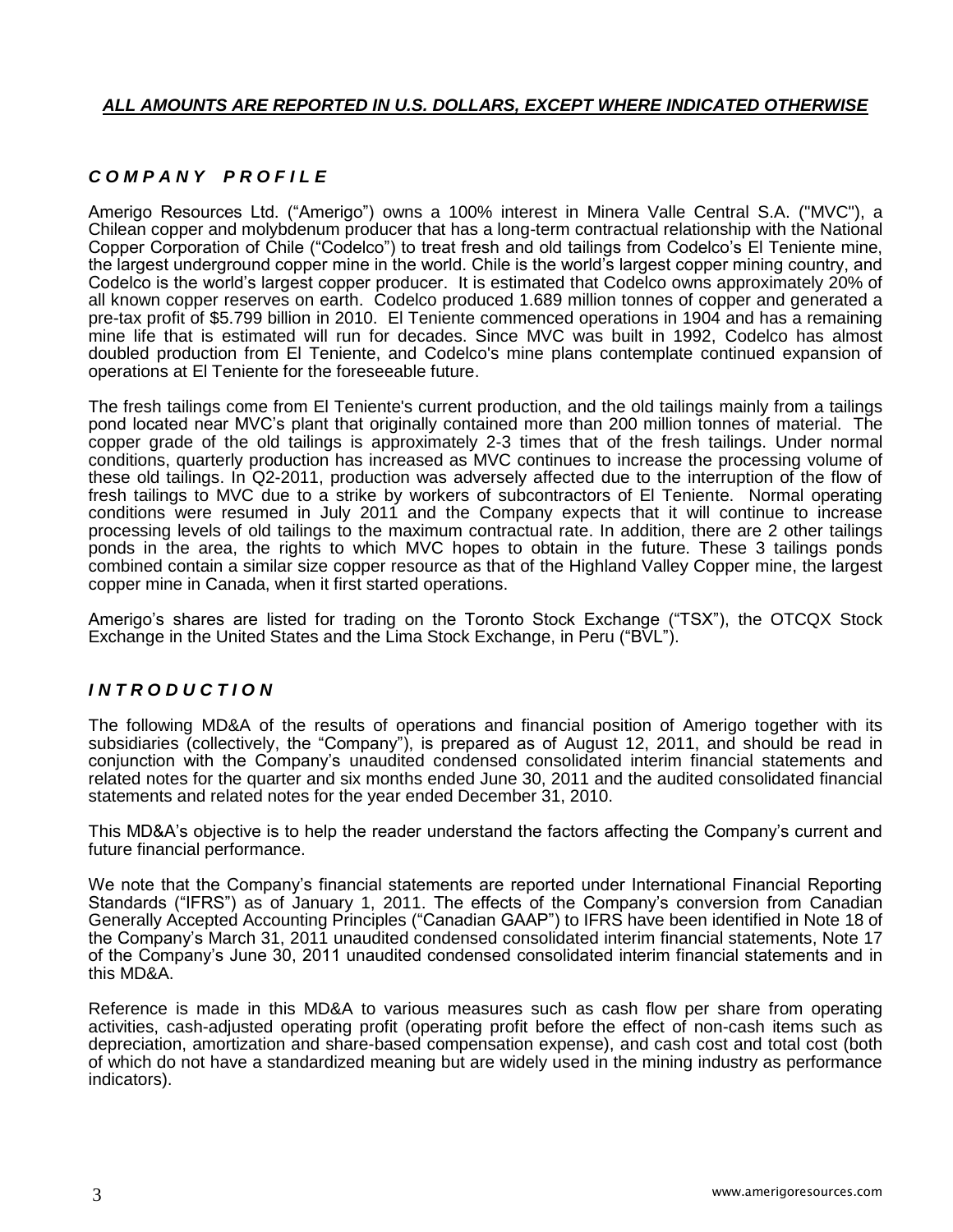The Company's reporting currency is the US Dollar.

Some of the statements in this MD&A are forward-looking statements that are subject to risk factors set out in the cautionary note contained herein.

# *H I G H L I G H T S and S I G N I F I C A N T E V E N T S*

#### **Key achievements**

Despite losing close to 2,500 tonnes of copper production in June and through mid-July due to the interruption of the flow of fresh tailings to MVC due to a strike by workers of subcontractors of El Teniente, the Company posted strong operating cash flow in Q2-2011. The Company also completed the construction of a pilot plant for the treatment of highly oxidized tailings and executed an agreement with El Teniente for the treatment of these tailings. The Company:

- Posted quarterly revenue of \$38,294,635, compared to \$32,433,982 in Q2-2010.
- Generated quarterly gross profit of \$3,470,429, compared to \$2,755,412 in Q2-2010, and operating profit of \$2,438,005, compared to \$403,455 in Q2-2010.
- Posted a quarterly profit after tax of \$1,885,882, compared to a loss of \$281,572 in Q2-2010.
- Generated quarterly operating cash flow before changes to non-working capital accounts of \$6,588,985, compared to \$4,235,925 in Q2-2010.
- Held consolidated cash of \$35,814,356 and working capital of \$33,628,764 as of June 30, 2011.
- Made quarterly principal repayments of \$2,022,344 on loans outstanding. Bank debt was \$8,902,118 as of June 30, 2011.
- Paid a semi-annual dividend of \$3,559,174 or Cdn\$0.02 per share on May 5, 2011.
- Executed an agreement with El Teniente for the treatment of tailings with high oxide content and completed the construction of a pilot plant to produce copper from highly oxidized tailings at a total cost of approximately \$8.8M and a cost to MVC of approximately \$4.4M.

#### **Financial results**

- Quarterly gross profit was \$3,470,429 and profit after tax was \$1,885,882, compared to gross profit of \$2,755,412 and a loss after tax of \$281,572 in Q2-2010.
- Revenue was \$38,294,635 compared to \$32,433,982 in Q2-2010, due to stronger copper and molybdenum prices. Cost of sales was \$34,824,206, compared to \$29,678,570 in Q2-2010, an increase driven by higher power and royalty costs. Royalty costs are based on production levels and monthly average copper prices.

#### **Production**

- The Company produced 9.44 million pounds of copper, 18% lower than the 11.51 million pounds produced in Q2-2010, due to the interruption of the flow of fresh tailings to MVC through June and into July 2011, due to a labour strike by workers of the subcontractors of El Teniente.
- Molybdenum production was 190,917 pounds, 22% higher than the 156,514 pounds produced in Q2-2010, mainly as a result of increased processing of old tailings and improved recovery rates.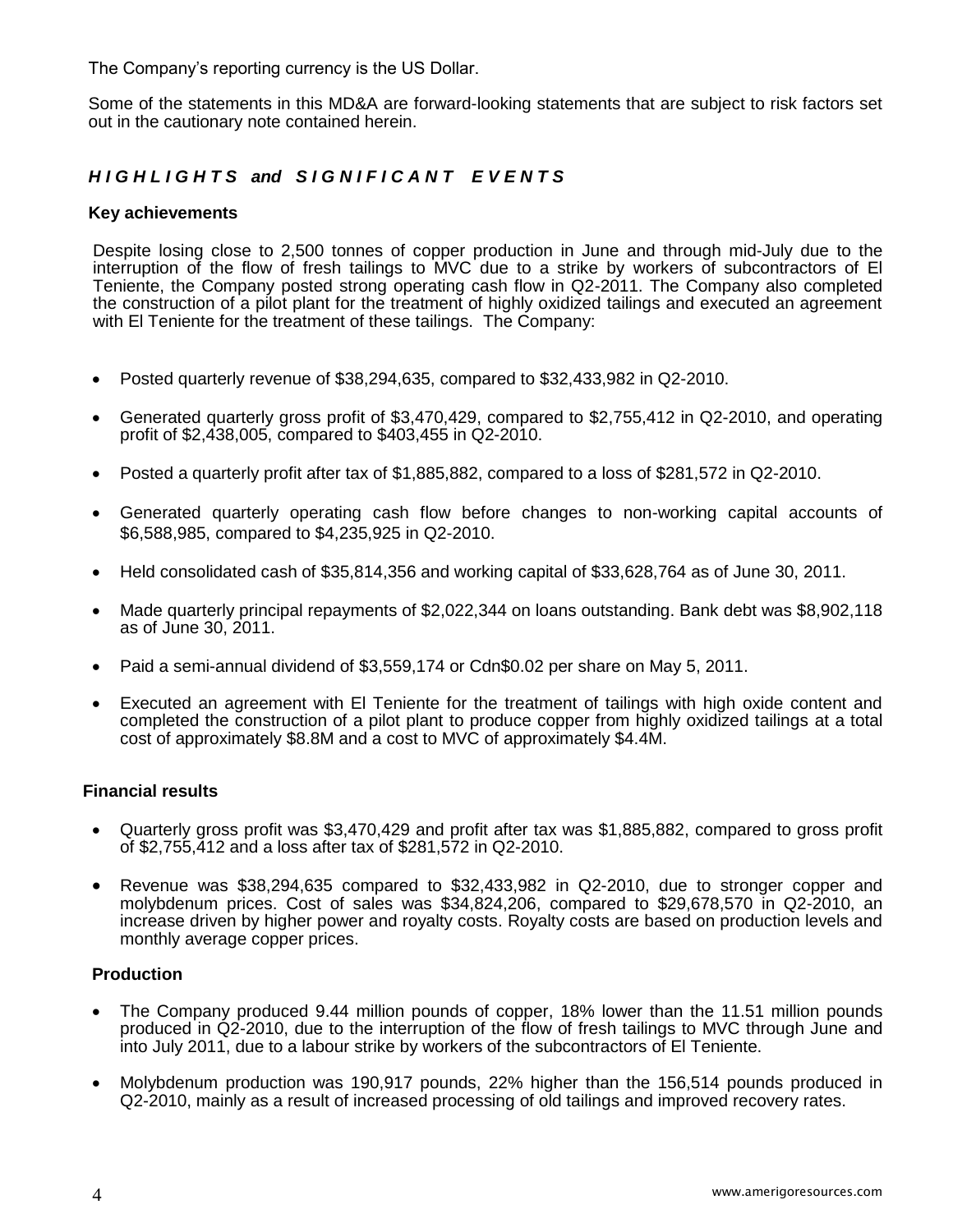# **Revenue**

 Revenue increased to \$38,294,635 compared to \$32,433,982 in Q2-2010 due to higher average copper and molybdenum prices, despite lower copper production. The Company's copper selling price before smelter, refinery and other charges was \$3.97/lb compared to \$3.09/lb in Q2-2010, and the Company's molybdenum selling price was \$17.10/lb compared to \$16.29/lb in Q2-2010. Copper sales volume decreased 18% and molybdenum sales volume was 25% higher than in Q2-2010.

# **Costs**

- Cash cost (the aggregate of smelter, refinery and other charges, production costs net of molybdenum-related net benefits, administration and transportation costs) before El Teniente royalty increased to \$2.26/lb from \$1.81/lb in Q2-2010. Cash cost in Q2-2011 was not representative of normal MVC operations. The lower quarterly production resulting from the interrupted flow of fresh tailings in June resulted in high unit cash cost as a result of high fixed costs distributed over lower pounds of copper produced.
- Total cost (the aggregate of cash cost, El Teniente royalty and depreciation) was \$3.73/lb compared to \$2.73/lb in Q2-2010. The increase in total cost resulted from higher cash costs and higher El Teniente royalty charges due to stronger copper and molybdenum prices.
- Power costs were \$10,867,141 (\$0.2129/kwh) compared to \$9,639,946 (\$0.1533/kwh) in Q2-2010. Power costs increased mostly as a result of higher power grid costs due to drought conditions in Chile, mitigated by a contract price ceiling with MVC's energy provider that was lower than actual current marginal energy costs in the quarter, and by the contribution from the operation of one of the Company's power generators. Power costs were \$1.15/lb copper in Q2-2011, compared to \$0.84/lb in Q2-2010.
- Another factor affecting costs was the appreciation of the Chilean peso against the U.S. dollar, the Company's reporting currency, by approximately 14% in Q2-2011, compared to Q2-2010.

# **Cash and Financing Activities**

Cash balance was \$35,814,356 at June 30, 2011 compared to \$35,044,797 at December 31, 2010.

#### **Investments**

- Payments for capital expenditures were \$5,234,948, compared to \$2,987,409 in Q2-2010. Capital expenditures incurred in Q2-2011 totaled \$3,722,255 (Q2-2010: \$3,673,542).
- The Company's investments in Candente Copper Corp. ("Candente Copper)", Candente Gold Corp. ("Candente Gold") and Los Andes Copper Ltd. ("Los Andes") had aggregate fair values of \$10,922,270 at June 30, 2011 (December 31, 2010: \$25,583,511), after the sale of 5,000,000 Candente Copper shares in Q1-2011 for proceeds of \$10,405,571.

# **Outlook**

• Production in fiscal 2011 is expected to be short of the originally projected 50 million pounds of copper and approximately one million pounds of molybdenum due to the interruption of flow of fresh tailings to MVC during June and a major part of July. Power costs have continued to be high during Q2-2011, but should ease in the second half of 2011 depending on the normalization of weather conditions.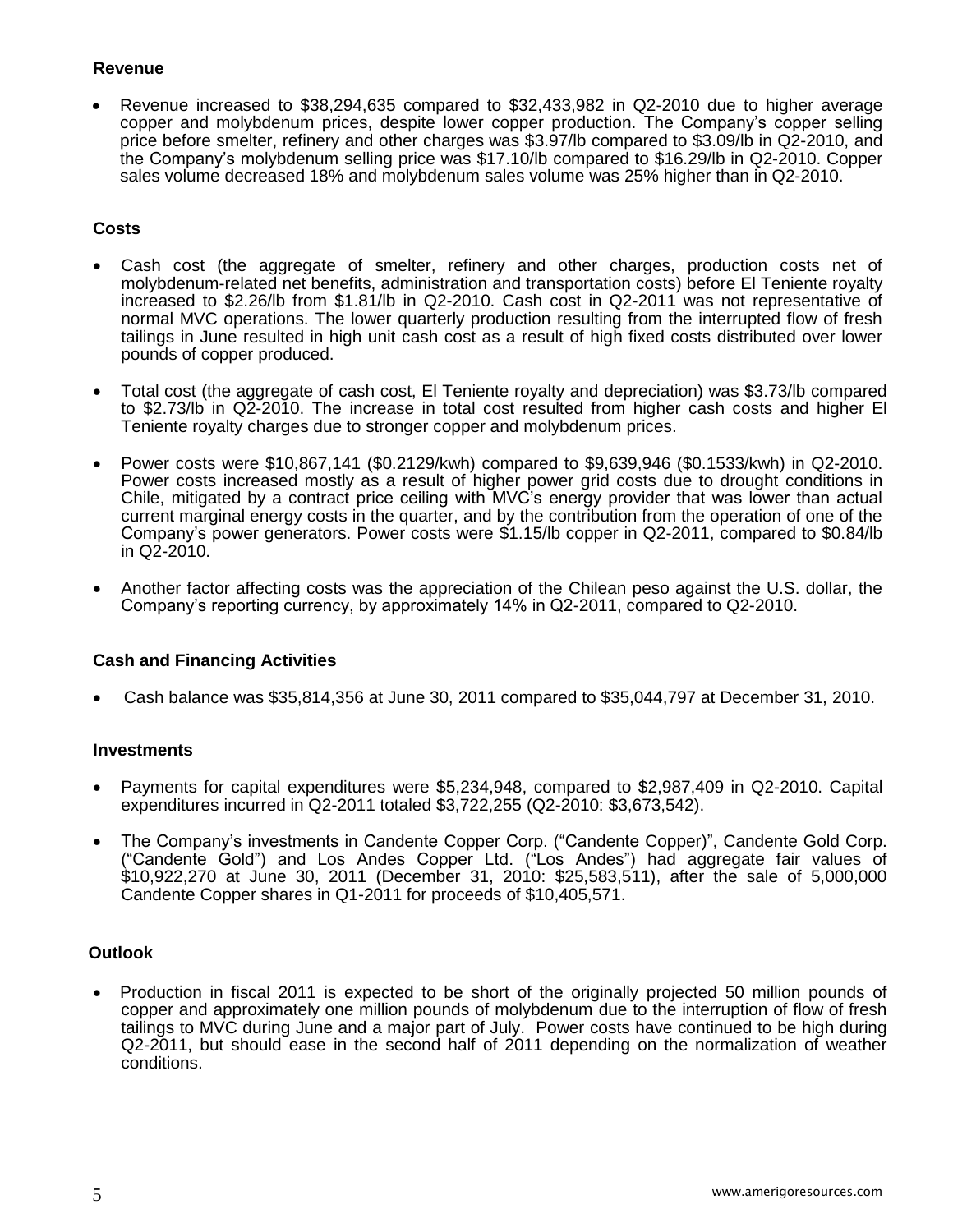# *O P E R A T I N G R E S U L T S*

The Company produced 4,284 tonnes of copper in Q2-2011, 18% lower than in Q2-2010. During June and most of July, MVC could not process fresh tailings due to the unavailability of the downstream tailings launder from the MVC plant to the Caren tailings impoundment. During this period, management made changes to the flow sheet which allowed MVC to continue to treat old tailings and which will have a beneficial effect on future production.

Molybdenum production was 190,917 lbs, an increase of 23% compared to Q2-2010, mainly due to increased processing of old tailings and improved recoveries.

Copper prices continued to be strong in Q2-2011 but were lower than in Q1-2011. Average LME copper prices were \$4.30/lb in April, \$4.05/lb in May and \$4.10/lb in June, compared to \$4.32/lb in March. This represents an average LME price for the quarter of \$4.15/lb, compared to \$4.38/lb in Q1-2011. The Company's Q2-2011 copper sales were priced at an average price of \$3.97/lb. The Platt's published molybdenum dealer oxide prices were \$16.93/lb in April, \$16.69/lb in May and \$15.88/lb in June, compared to \$16.90/lb in March 2011.

Gross profit was \$3,470,429, compared to \$2,755,412 in Q2-2010, and gross profit excluding amortization (a non-cash item) was \$6,927,742, compared to \$5,427,399 in Q2-2010.

#### **Production**

|                              | Q2-2011 | Q2-2010 |
|------------------------------|---------|---------|
| Copper produced, tonnes      | 4.284   | 5,220   |
| Copper produced, million lbs | 9.44    | 11.51   |
| Molybdenum produced, lbs     | 190,917 | 155.755 |

#### **Revenue**

|                                                                                                                                                                             | Q2-2011                                           | Q2-2010                                            |
|-----------------------------------------------------------------------------------------------------------------------------------------------------------------------------|---------------------------------------------------|----------------------------------------------------|
| Average LME copper price<br>Average Platt's molybdenum dealer oxide price 1                                                                                                 | \$<br>4.15/lb<br>16.50/lb                         | \$<br>$3.19$ /lb<br>16.10/lb                       |
| Copper sold, tonnes<br>Copper sold, million lbs<br>Molybdenum sold, lbs                                                                                                     | 4,228<br>9.32<br>195,006                          | 5,149<br>11.35<br>156,514                          |
| Revenue, copper delivered during period <sup>2</sup><br>Settlement adjustments to prior periods' sales<br>Total copper net sales during period                              | \$34,048,136<br>1,662,523<br>35,710,659           | \$31,749,409<br>(879, 774)<br>30,869,635           |
| Revenue, molybdenum delivered during period <sup>3</sup><br>Settlement adjustments during period<br>Total molybdenum net sales during period<br>Total revenue during period | 2,733,785<br>(149,809)<br>2,583,976<br>38,294,635 | 2,090,729<br>(526, 382)<br>1,564,347<br>32,433,982 |
| Company's recorded copper price <sup>4</sup><br>Company's recorded molybdenum price <sup>o</sup>                                                                            | $3.97$ /lb<br>17.10/lb                            | 3.09/lb<br>16.29/lb                                |

1 Basis price for the Company's molybdenum sales. 2

After smelter, refinery and other charges, excluding settlement adjustments to prior periods' sales. 3

After roasting charges, excluding settlement adjustments to prior periods' sales.

4 Copper recorded price for the quarter before smelter and refinery charges and settlement adjustments to prior periods' sales.

<sup>5</sup> Molybdenum recorded price for the quarter before roasting charges and settlement adjustments to prior periods' sales.

Revenue in Q2-2011 was \$38,294,635 compared to \$32,433,982 in Q2-2010, including copper revenue of \$35,710,659 (Q2-2010: \$30,869,635) and molybdenum revenue of \$2,583,976 (Q2-2010: \$1,564,347). Copper and molybdenum revenues are net of smelter, refinery and roasting charges.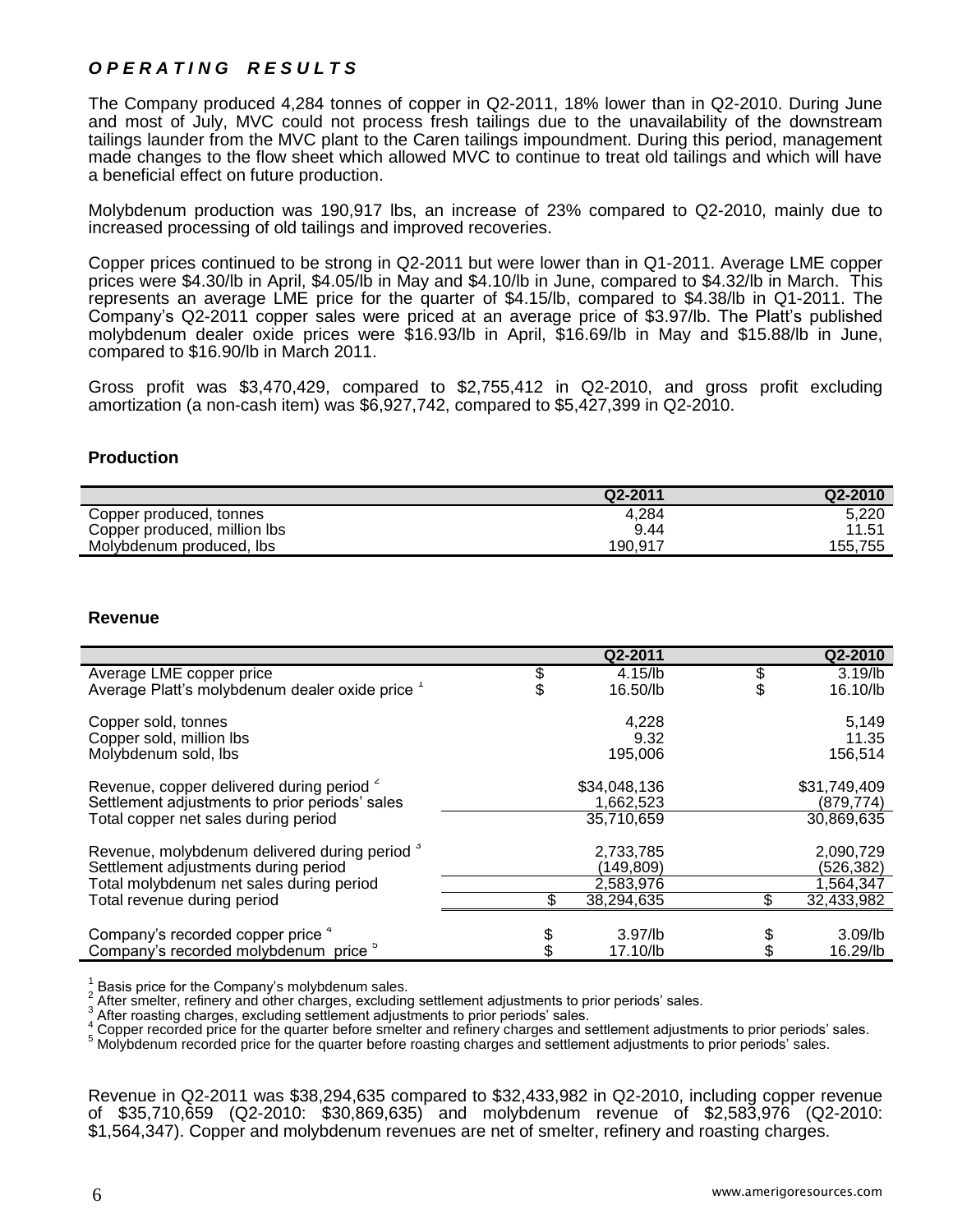Copper revenue increased 16% from Q2-2010 due to stronger average copper prices in the quarter, despite a decrease of 18% in deliveries, due to lower production resulting from interrupted flow of fresh tailings to MVC for essentially one month.

In Q2-2011 the Company recorded positive copper pricing adjustments to prior quarter's sales of \$1,662,523, compared to negative adjustments of \$879,774 in Q2-2010.

Copper produced by the Company is sold under a sales agreement with Chile's Empresa Nacional de Minería ("Enami") that establish a delivery schedule of monthly sales quotas. For the 2011 quotas, the pricing term set for the Company's copper sale price is the average market price for the following month ("M+1"). Accordingly, provided monthly quotas are met, all copper delivered by the Company to Enami in one month is being sold at market prices prevailing in the following month.

Q2-2011 molybdenum revenue was \$2,583,976, compared to \$1,564,347 in Q2-2010. The Company recorded a 25% increase in molybdenum deliveries due to increased processing of old tailings and improved recoveries.

Molybdenum produced by the Company is sold predominantly under a sales agreement with Chile's Molibdenos y Metales S.A. ("Molymet"), which in 2011 provides that the sale price is the average market price for the month of delivery ("M"). In Q2-2011, the Company also started selling molybdenum concentrates to a second client; these deliveries were also priced on an "M" basis.

## **Cash Cost and Total Cost**

Cash cost and total cost are measures prepared on a basis consistent with the industry standard Brook Hunt definitions. Cash cost is the aggregate of copper and molybdenum production costs, smelter and refinery charges, administration and transportation costs, minus molybdenum by-product credits. Total cost is the aggregate of cash cost, El Teniente royalty, depreciation, amortization and asset retirement accretion cost.

A reconciliation of cost of sales to cash cost and total cost in fiscal Q2-2011 and Q2-2010 is presented below:

|                               | Q2-2011       | Q2-2010     |
|-------------------------------|---------------|-------------|
| Cost of sales                 | 34,824,206    | 29,678,570  |
| Add:                          |               |             |
| Smelter and refinery charges  | 2,966,298     | 3,272,295   |
| Deduct:                       |               |             |
| Molybdenum by-product credits | (2,583,976)   | (1,564,347) |
| Total cost                    | 35,206,528    | 31,386,518  |
| Deduct:                       |               |             |
| El Teniente royalties         | (10,440,175)  | (7,722,758) |
| Depreciation and amortization | (3, 457, 313) | (2,671,987) |
| Cash cost                     | 21,309,040    | 20,991,773  |
| Lbs. of copper produced       | 9.44M         | 11.51M      |
| Cash cost/lb                  | 2.26          | 1.81        |
| Total cost/lb                 | 3.73          | 2.73        |

The Company's trailing quarterly cash costs (\$/lb of copper produced) were:

|                    | Q2-2011 | Q1-2011 | Q4-2010 | Q3-2010 | Q2-2010 |
|--------------------|---------|---------|---------|---------|---------|
| Power costs        | 1.15    | 1.04    | 0.88    | 0.80    | 0.84    |
| Steel costs        | 0.22    | 0.27    | 0.27    | 0.16    | 0.20    |
| Other costs        | 0.71    | 0.87    | 0.64    | 0.60    | 0.54    |
| By-product credits | (0.27)  | (0.27)  | (0.21)  | (0.20)  | (0.14)  |
| Smelter & refinery | 0.31    | 0.31    | 0.31    | 0.27    | 0.28    |
| Administration     | 0.10    | 0.08    | 0.09    | 0.05    | 0.06    |
| Transportation     | 0.04    | 0.03    | 0.03    | 0.03    | 0.03    |
| <b>Cash Cost</b>   | \$2.26  | \$2.33  | \$2.01  | \$1.71  | \$1.81  |

Cash cost is driven mainly by power and steel production costs, smelter/refinery costs and molybdenum by-product credits.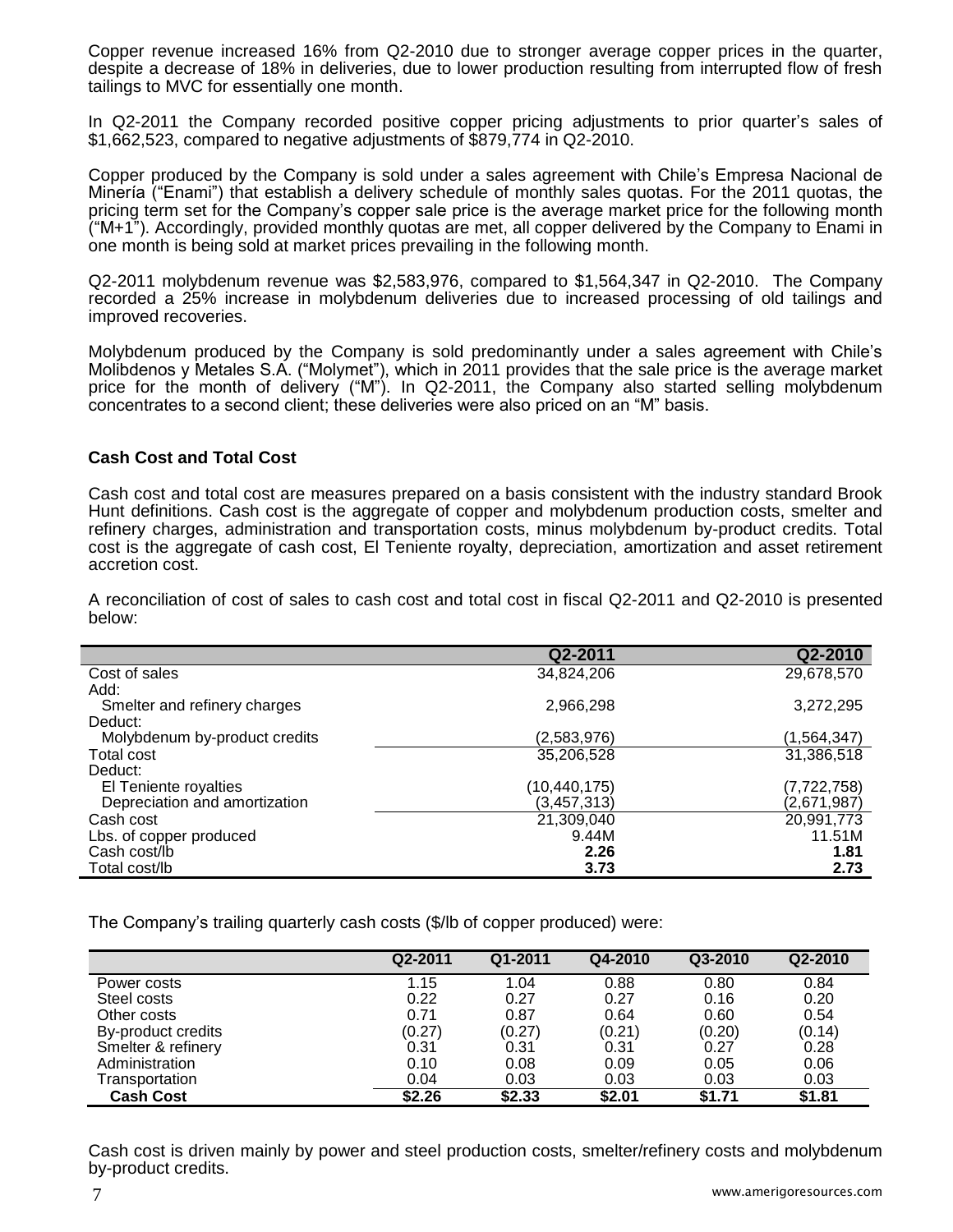Cash cost was \$2.26/lb in Q2-2011 compared to \$1.81/lb in Q2-2010, an increase of \$0.45/lb, the result of a \$0.31/lb increase in power costs, a \$0.17/lb increase in other costs, a \$0.02/lb increase in administration costs, a \$0.03/lb increase in smelter and refinery charges and a \$0.03/lb increase in steel costs, mitigated by an increase of \$0.13/lb in by-product credits.

Compared to the U.S. dollar, the Chilean peso was on average 14% stronger in Q2-2011, compared to Q2-2011; this results in higher costs expressed in U.S. dollars, the Company's reporting currency, for same-level costs originating in Chilean pesos.

Power, MVC's most significant cost, was \$0.2129/kWh in Q2-2011 compared to \$0.1533/kWh in Q2- 2010. The increase in the price of power in Q2-2011 resulted from higher grid costs, and is net of the benefits obtained from the operation of one the Company's generators for most of the quarter. Power grid costs were contained by a price ceiling in MVC's power supply contract but unit costs were affected by the fixed cost portion distributed over reduced production in June.

One of MVC's generators continued to be out of operation in Q2-2011 due to repairs expected to conclude in Q3-2011. The reduction to power costs in Q2-2011 from operating one of the generators in the quarter was \$1,313,189.

Power consumption decreased by 16% in Q2-2011 compared to Q1-2010 due to the interrupted flow of fresh tailings in June 2011. Unit power costs were \$1.15/lb compared to \$0.84/lb in Q2-2010. Power costs are expected to continue at levels comparable to Q2-2010 until weather conditions in Chile allow for higher power production from hydro sources.

Steel costs increased \$0.02/lb from Q2-2010 and other production unit costs increased by \$0.17/lb, including the effect of a stronger Chilean peso and the valuation of ending inventory at "lower of cost or market", in light of the production disruptions experienced in the latter part of Q2-2011.

Molybdenum by-product credits of \$0.27/lb were higher than \$0.14/lb in Q2-2010, due to the effect of stronger molybdenum sales over lower copper production.

Administration costs increased by \$0.04/lb compared to Q2-2010, mainly due to a stronger Chilean peso, and transportation costs remained comparable to Q2-2010.

The Company's trailing annual and quarterly total costs (\$/lb of copper produced) were:

|                           | Q2-2011 | Q1-2011 | Q4-2010 | Q3-2010 | Q2-2010 |
|---------------------------|---------|---------|---------|---------|---------|
| Cash cost                 | 2.26    | 2.33    | 2.01    | 1.71    | 1.81    |
| El Teniente royalty       | 1.11    | 0.96    | 0.84    | 0.65    | 0.67    |
| Amortization/depreciation | 0.36    | 0.29    | 0.24    | 0.24    | 0.25    |
| <b>Total Cost</b>         | \$3.73  | \$3.58  | \$3.09  | \$2.60  | \$2.73  |

Total cost was \$3.73/lb in the quarter, compared to total cost of \$2.73/lb in Q2-2010. The most significant impact on the increase in total cost was a \$0.45/lb increase in cash costs followed by an increase of \$0.44/lb in El Teniente royalties.

# *F I N A N C I A L R E S U L T S – Q2-2011*

In Q2-2011, the Company produced 4,284 tonnes of copper (Q2-2010: 5,220 tonnes) and 190,917 lbs of molybdenum (Q2-2010: 155,755 lbs), 18% decrease and 23% increases, respectively, from Q2-2010.

The Company posted an after-tax profit for the period of \$1,885,882 (basic and diluted earnings of \$0.01 per share), compared to a loss of \$281,572 (basic and diluted loss of \$nil per share) in Q2-2010.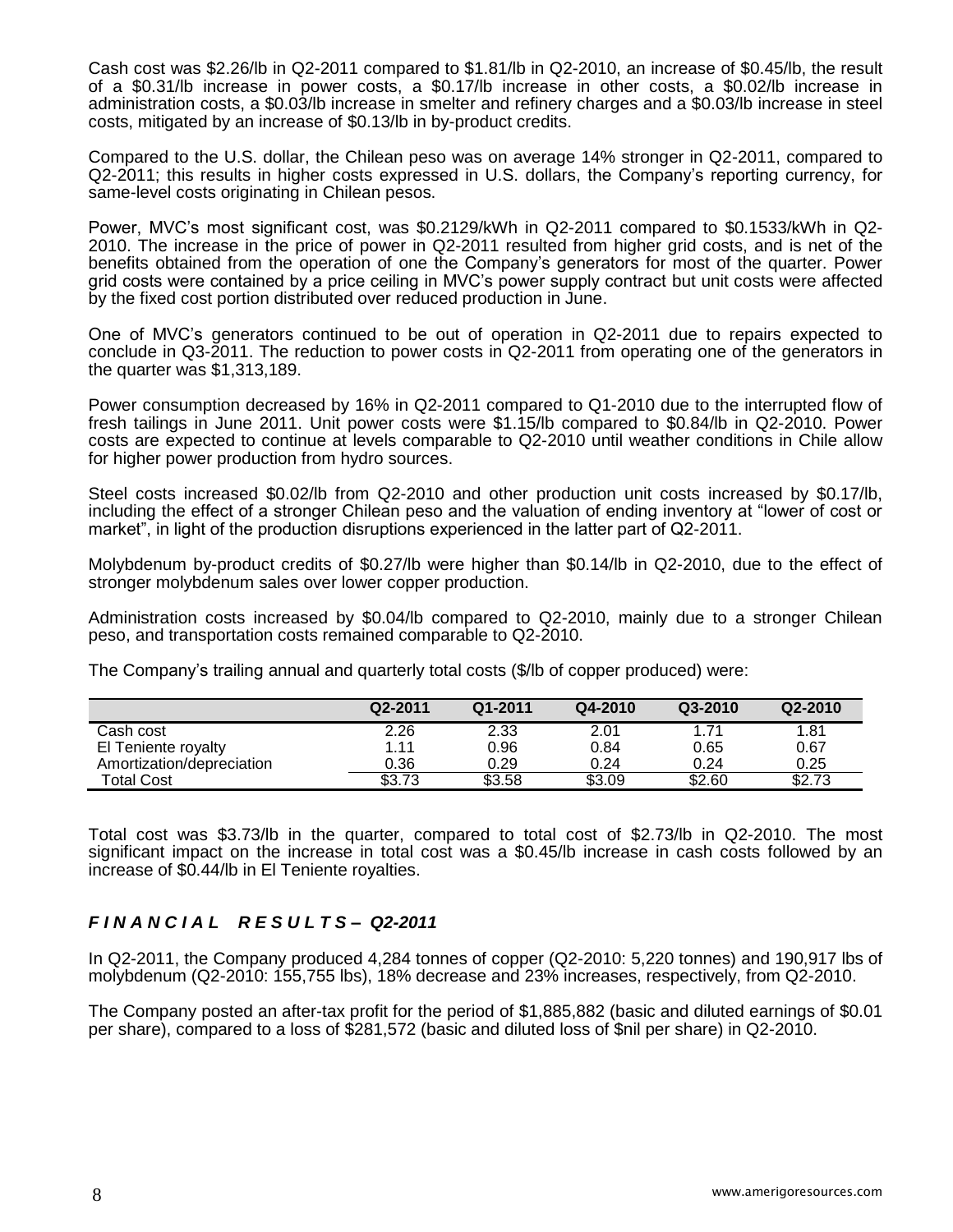# **Revenue**

Revenue in Q2-2011 was \$38,294,635, compared to \$32,433,982 in Q2-2010. Revenue increased due to higher production levels and higher copper and molybdenum prices.

Copper deliveries in Q2-2011 were recorded into revenue on "M+1" pricing, meaning the price paid was the LME average price for the month following delivery of copper concentrates. In the view of the Company, these pricing terms substantially reduce the Company's risk exposure to copper price volatility, and closely match the LME pricing for sales and royalty payments to El Teniente (which are made on an "M", or current month pricing basis). While the Company has evaluated strategies such as price protection or hedging to further minimize commodity price risk, it has decided not to pursue these options at present.

## **Cost of Sales**

|                               | Q2-2011          | Q2-2010         |
|-------------------------------|------------------|-----------------|
| Production costs              |                  |                 |
| Power costs                   | \$<br>10,867,141 | \$<br>9,639,946 |
| Steel costs                   | 2,085,836        | 2,245,882       |
| Other production costs        | 6,678,179        | 6,354,030       |
|                               | 19,631,156       | 18,239,858      |
| El Teniente royalty           | 10,440,175       | 7,722,759       |
| Depreciation and amortization | 3,457,313        | 2,671,987       |
| Administration                | 946,857          | 686,037         |
| Transportation                | 348,705          | 357,929         |
|                               | 34,824,206       | 29,678,570      |

Cost of sales was \$34,824,206, compared to \$29,678,570 in Q2-2010, an increase of 17% between the two periods despite lower copper production levels, due to higher power and overall production costs and a stronger Chilean peso. Refer to **Cash Cost and Total Cost** for more detailed analysis of production costs on a unit basis.

The El Teniente royalty increased to \$10,440,175 from \$7,722,759 in Q2-2010, the result of higher copper prices. Average LME copper prices in Q2-2011 were \$4.15/lb (Q2-2010: \$3.19/lb).

Depreciation and amortization cost was \$3,457,313, compared to \$2,671,987 in Q2-2010. Amortization increased due to the Company's higher asset base and changes in depreciation methodology under IFRS.

Administration expenses were \$946,857 compared to \$686,037 in Q2-2010, due to a stronger Chilean peso, higher ISO certification fees, and increased general administrative services.

Transportation costs were \$348,705, compared to \$357,929 in Q2-2010, slightly lower due to reduced copper deliveries in Q2-2011.

#### **Gross profit**

In Q2-2011 the Company's gross profit increased to \$3,470,429 from \$2,755,412 in Q2-2010 due to higher copper and molybdenum prices, mitigated by the effect of higher production costs.

#### **Other expenses**

"Other expenses" (costs not related to MVC's production operations) were \$1,032,424 in Q2-2011 compared to \$2,351,957 in Q2-2010. They are composed of general and administration expenses of \$1,583,245 (Q2-2010: \$1,302,704) and other gains of \$550,821 (Q2-2010: other losses of \$1,049,253). General and administration expenses include office and general expenses of \$285,087 (Q2-2010: \$235,432), salaries, management and professional fees of \$390,613 (Q2-2010: \$271,683), share-based payment compensation of \$754,337 (Q2-2010: \$611,163) and royalties to non-controlling interests of \$153,208 (Q2-2010: \$184,426). Other gains include a foreign exchange gain of \$281,440 (Q2-2010: loss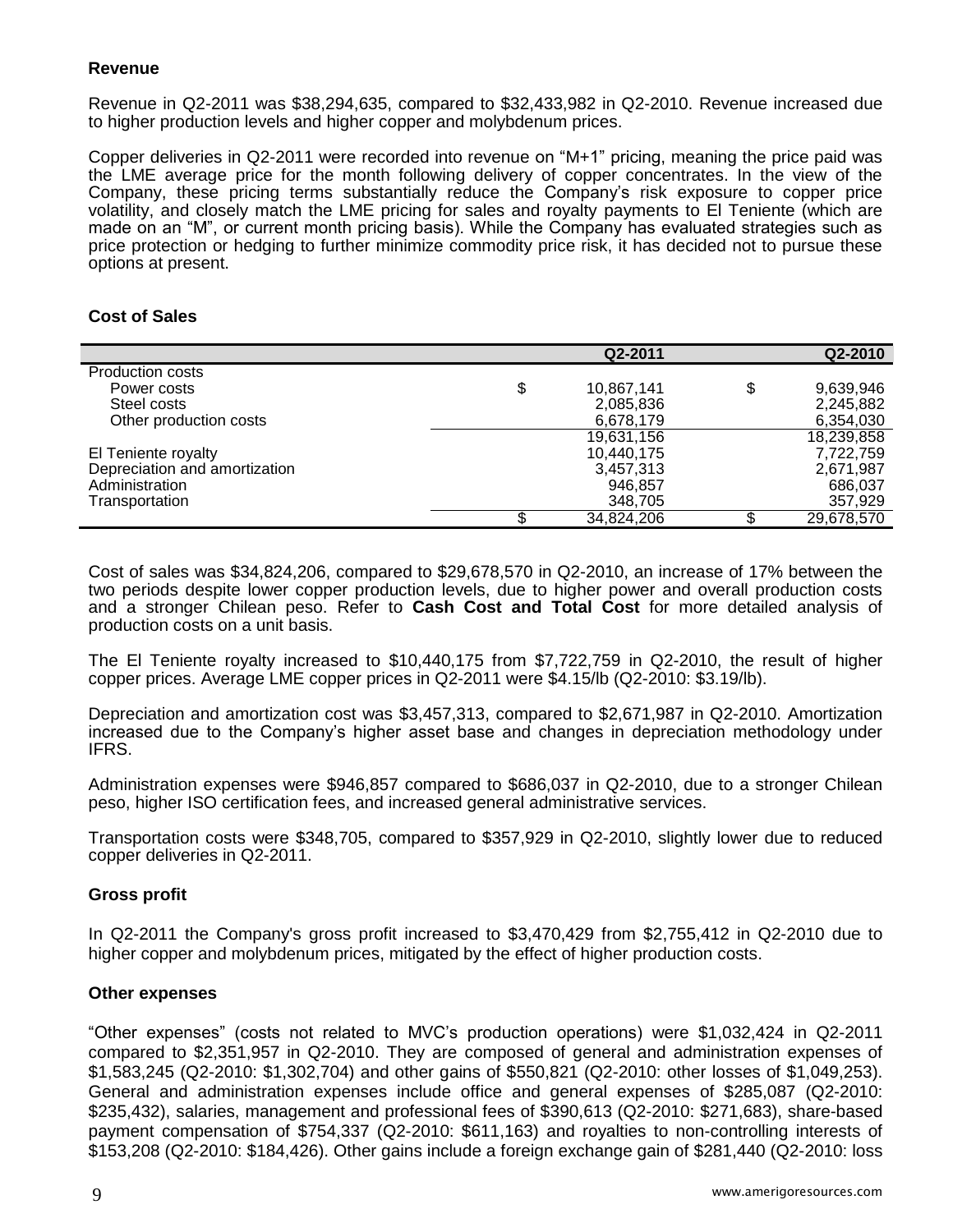of \$1,491,837) and other items, including interest income and non-operating revenue of \$269,381 (Q2- 2010: \$442,584).

# **Taxes**

The Company recorded income tax expense of \$211,341 in Q2-2011 compared to \$140,918 in Q2-2010. Income tax expense includes changes to the Company's future income tax liabilities which arise mainly from timing differences between financial and tax-based amortization expense in MVC. The current tax rate in Chile increased from 17% to 20% in 2011, a temporary increase introduced by the Chilean government in response to the demands imposed on the economy by the reconstruction programs following the February 2010 earthquake.

# *F I N A N C I A L R E S U L T S – SIX MONTHS ENDED JUNE 30, 2011*

During the six months ended June 30, 2011 ("YTD-2011"), the Company posted a profit of \$13,540,168 (\$0.08 per share), compared to profit of \$1,218,720 (\$0.01 per share) in the six months ended on June 30, 2010 ("YTD-2010").

The significant variance in financial performance between the two six-month periods is attributed mainly to a gain on sale of available-for-sale financial assets of \$9,750,931 realized in Q1-2011 and an increase of \$3,555,537 in gross profit from stronger copper and molybdenum prices in 2011.

Revenue in YTD-2011 was \$83,810,135, 35% higher than YTD-2010 revenue of \$62,090,747, due to a 2% increase in copper sales volume, a 30% increase in molybdenum sales volume, and higher metal prices.

Cost of sales was \$18,163,851 or 32% higher than in YTD-2010 due to higher power costs caused by drought conditions in Chile, a stronger Chilean peso (11% stronger average rates over the two six-month comparative periods) and slightly higher production levels. Cash cost and total cost in YTD-2011 were \$2.30/lb and \$3.65/lb respectively, compared to \$1.86/lb and \$2.83/lb in YTD 2010.

Other expenses were \$1,907,457 in YTD-2011 (YTD-2010: \$3,411,303). The main variances in other expenses were a reduction of \$2,220,370 in foreign exchange loss, an increase of \$306,036 in salaries, management and professional fees, resulting mostly from higher legal and advisory costs, and an increase of \$262,797 in share-based payment compensation.

# *C O M P A R A T I V E P E R I O D S*

The following tables provide highlights of the Company's quarterly results for the past eight quarters.

|                                         | <b>QE June 30, 2011</b><br>(IFRS) | <b>QE March 31, 2011</b><br>(IFRS) | QE Dec. 31, 2010<br>(Canadian GAAP) | QE Sept. 30, 2010<br>(Canadian GAAP) |
|-----------------------------------------|-----------------------------------|------------------------------------|-------------------------------------|--------------------------------------|
| Total revenue                           | \$38,294,635                      | \$45,515,500                       | \$50,725,991                        | \$39,303,405                         |
| Profit for the period                   | 1,885,882                         | 11,654,286                         | 7,498,172                           | 2,282,098                            |
| Earnings per share                      | 0.01                              | 0.07                               | 0.04                                | 0.013                                |
| <b>Diluted</b><br>earnings<br>per share | 0.01                              | 0.07                               | 0.04                                | 0.013                                |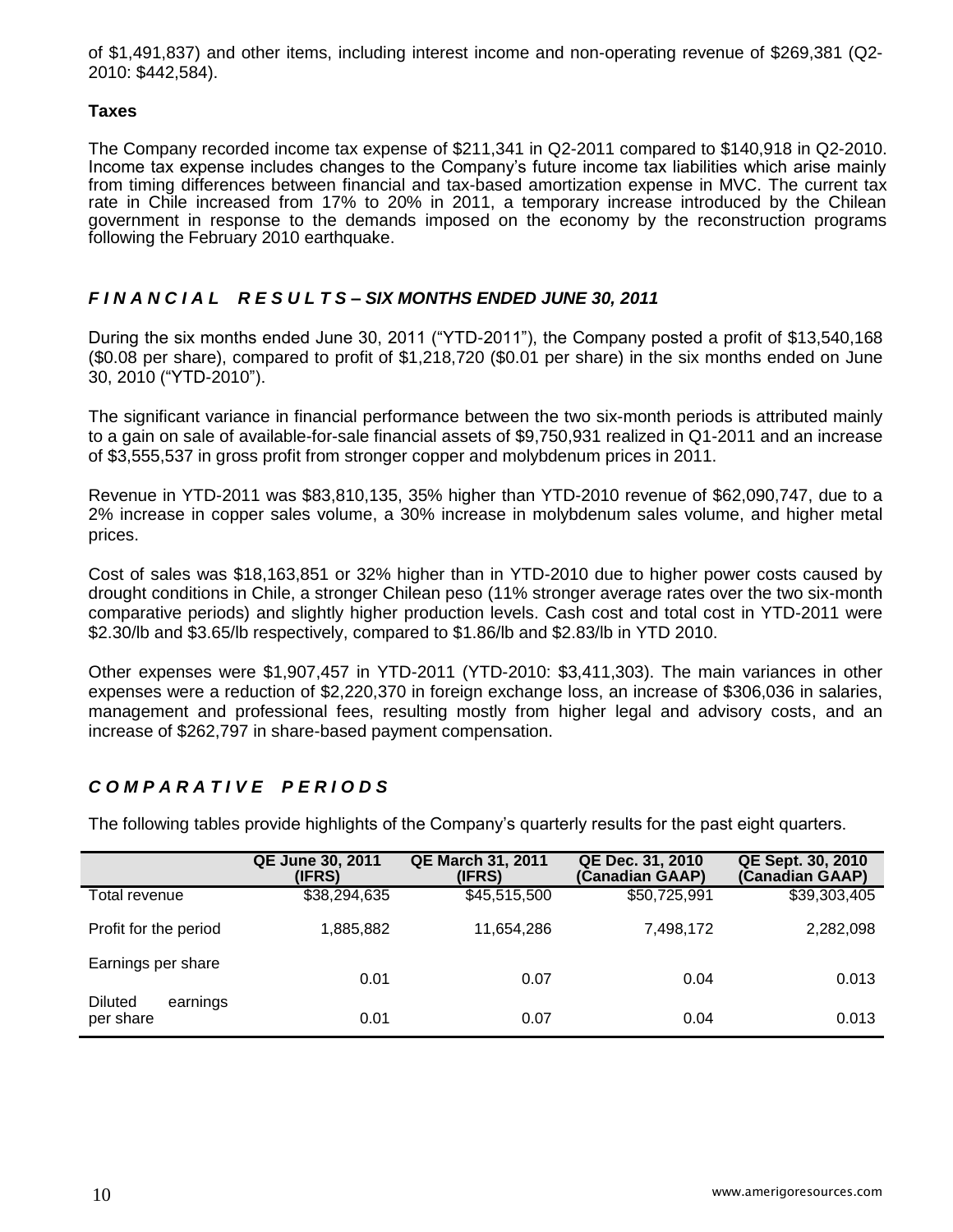|                                                       | <b>QE June 30, 2010</b><br>(IFRS) | <b>QE March 31, 2010</b><br>(IFRS) | QE Dec. 31, 2009<br>(Canadian GAAP) | QE Sept. 30, 2009<br>(Canadian GAAP) |
|-------------------------------------------------------|-----------------------------------|------------------------------------|-------------------------------------|--------------------------------------|
| Total revenue                                         | \$32,433,982                      | \$29,656,765                       | \$33,852,105                        | \$24,532,499                         |
| Profit (loss) for the<br>period<br>Earnings per share | (281,572)                         | 1,500,292                          | 3,911,766                           | 3,238,116                            |
|                                                       | ۰                                 | 0.01                               | 0.03                                | 0.02                                 |
| <b>Diluted</b><br>earnings<br>per share               | ۰                                 | 0.01                               | 0.03                                | 0.02                                 |

The variance in revenue in the past eight quarters shows the Company's sensitivity to copper and molybdenum prices. Revenues in Q1-2011 and Q1-2010 were lower than in preceding quarters due to lower production, as the first quarter of the year is always the lowest production quarter for MVC, and revenue in Q2-2011 was affected by an interruption in the flow of fresh tailings to MVC as a result of labour unrest described elsewhere in this document.

The variance in profits is also closely correlated to power costs incurred in each quarter. Profit in Q1- 2011 was positively impacted from a gain on sale of available-for sale financial assets of \$9,750,931.

# *L I Q U I D I T Y and C A P I T A L R E S O U R C E S*

#### **Cash Flow from Operations**

The Company generated operating cash flow of \$6,588,985 (4¢ per share) in Q2-2011, compared to \$4,235,925 in Q2-2010 (2¢ per share), before considering the effect of changes in non-cash working capital accounts.

Including changes in non-cash working capital accounts, the Company generated cash from operations of \$9,427,362 in Q2-2011, compared to \$7,355,181 in Q2-2010.

#### **Cash Flow from Investing Activities**

In Q2-2011, the Company used cash of \$5,234,948 for payments of capital expenditures, compared to \$2,987,409 in Q2-2010. On a YTD-basis, cash used for capital expenditures was \$8,592,505, compared to \$5,941,123 in 2010.

The most significant capital expenditures in Q2-2011 were made in connection with MVC's share of construction of a pilot plant for the production of copper concentrates from highly oxidized tailings, commencement of work for the construction of a third thickener, old tailings extraction expansion works, improvements to electrical installations and projects related to filtration and emission controls.

In Q2-2011 the Company reached an agreement with El Teniente for the treatment of old tailings with high oxide content and started construction of a pilot plant to better determine the viability of treating oxide material. The pilot plant was completed in Q2-2011 at a cost to MVC of approximately \$4.4 million.

In Q1-2011, the Company received net proceeds of \$10,405,571 from the sale of 5,000,000 shares of Candente Copper. The Company continues to own 5,788,280 shares of Candente Copper.

#### **Cash Flow from Financing Activities**

Cash used in financing activities in Q2-2011 was \$5,338,119 (Q2-2010: \$2,894,225), from debt repayments of \$2,022,344 (Q2-2010: \$2,894,225), dividend payments of \$3,559,174 (\$nil in Q2-2010) and proceeds of \$243,399 (\$nil in Q2-2010) from the exercise of share purchase options.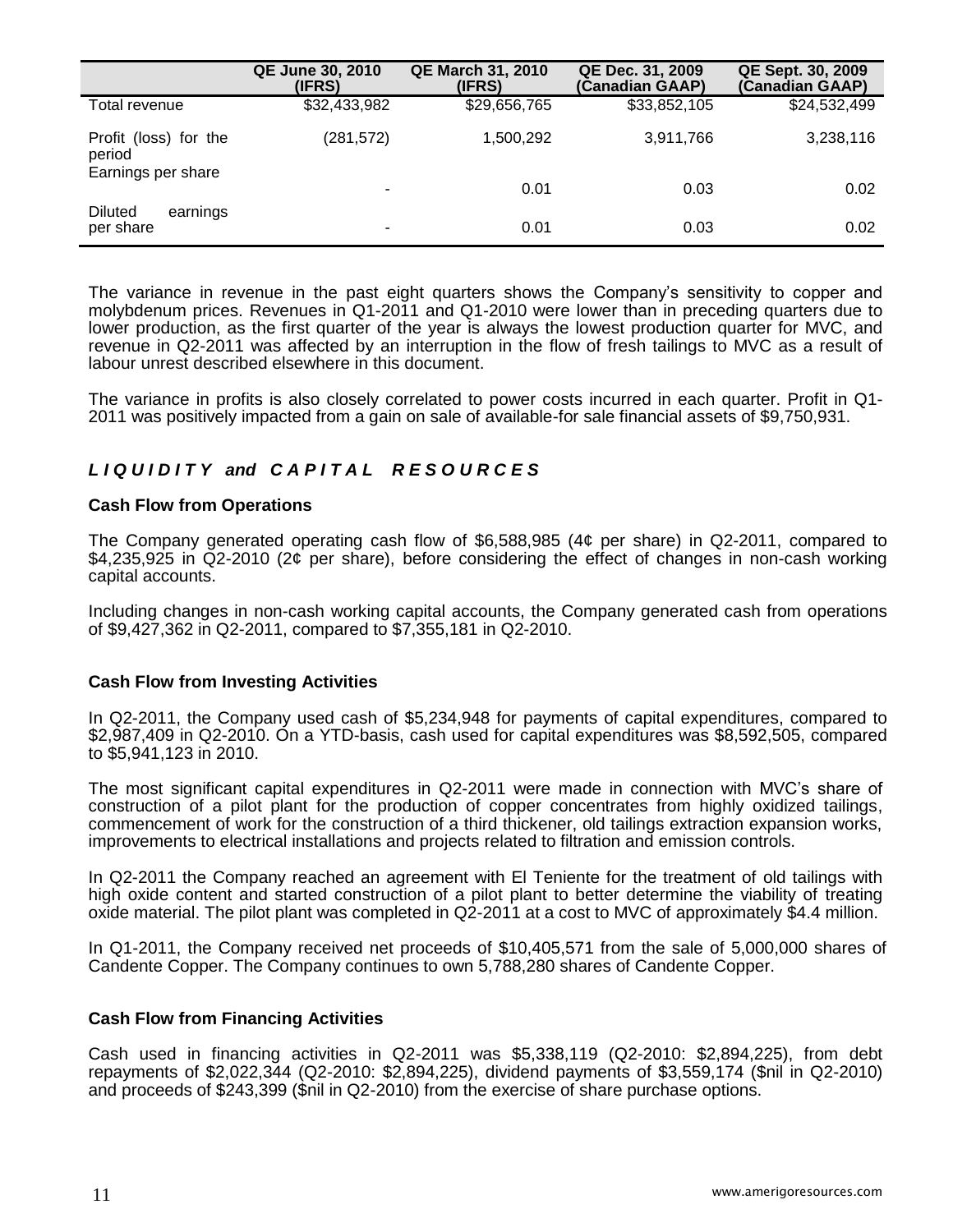On a YTD-basis, the Company used cash of \$9,141,163 in financing activities (2010: cash received from financing activities of \$6,668,339), including debt repayments of \$5,846,981 (2010: \$4,743,369), dividend payments of \$3,559,174 (\$nil in 2010) and cash receipts of \$264,992 from the exercise of share purchase options and warrants (2010: \$11,411,708).

## **Liquidity and Financial Position**

The Company's cash and cash equivalents at June 30, 2011 totaled \$35,814,356, compared to \$35,044,797 at December 31, 2010. The Company had working capital of \$33,628,764 at June 30, 2011, compared to \$24,009,696 at December 31, 2010.

During 2009 and 2010 the Company's cash and working capital positions were severely affected by the sharp decline in copper and molybdenum prices that took place in Q4-2008, requiring the Company to secure bank debt and loans with Enami, Molymet and El Teniente. The loans with Enami, Molymet and El Teniente have since been fully repaid.

MVC has three bank loans in Chile, denominated in Unidades de Fomento ("UF"), the Chilean indexed monetary unit, U.S. dollars and Chilean pesos, totaling the equivalent of \$8,902,118 at June 30, 2011.

The UF loan, in the amount of \$1,984,764 at June 30, 2011 (December 31, 2010: \$3,893,845), is repayable in eight equal quarterly installments of UF20,950 each, from January 20, 2010 to October 20, 2011.

The U.S. dollar loan had a balance of \$3,002,261 at June 30, 2011 (December 31, 2010: \$4,006,920). This loan is repayable in eight equal quarterly installments of \$500,000 from March 15, 2011 to October 15, 2012.

The Chilean peso loan of \$3,915,093 (December 31, 2010: \$4,947,511) is repayable in monthly installments of Chilean pesos 79,395,833 each from June 2010 to May 2013. Concurrently with this loan agreement, the Company entered into an interest rate swap with the lending bank to fix the interest rate at 9.95% over the term of the loan.

In connection with the UF and U.S. dollar loans referred to above, MVC has to comply with certain debt covenants at December 31 and June 30 of each year. MVC was in compliance with these covenants (total debt over net equity, interest coverage ratio and financial debt over earnings before interest, depreciation, amortization and taxes) at June 30, 2011.

Management believes the Company will be able to meet its obligations as they come due for at least the next 12 months.

The Company operates in a cyclical industry where levels of cash flow have historically been correlated to market prices for commodities. Despite these short-term liquidity challenges, MVC is a valuable longlife asset. El Teniente, the source of MVC's feed material, is the world's largest underground copper mine with remaining ore reserves expected to last decades. MVC's current contract with El Teniente runs to 2021.

The Company's long-term liabilities (long-term portions of bank loans, long-term portion of an interest rate swap, other payables, long-term portion of royalties due to related parties, asset retirement obligations and deferred income tax liabilities) at June 30, 2011 were \$33,992,532 (December 31, 2010: \$37,505,636).

#### **Investments**

At various dates during 2007 and 2008, the Company acquired for investment purposes 10,788,280 common shares of Candente Copper Corp. ("Candente Copper)", an issuer listed on the Toronto, Lima and Frankfurt stock exchanges, at an aggregate cost of \$15,861,986. The Company's investment in Candente Copper is designated as "available for sale" for accounting purposes, which means it is an investment that is not held for trading. Gains or losses arising from changes in fair value are recorded in accumulated other comprehensive income in the Company's statement of financial position until the investment is sold or management determines that an other than temporary impairment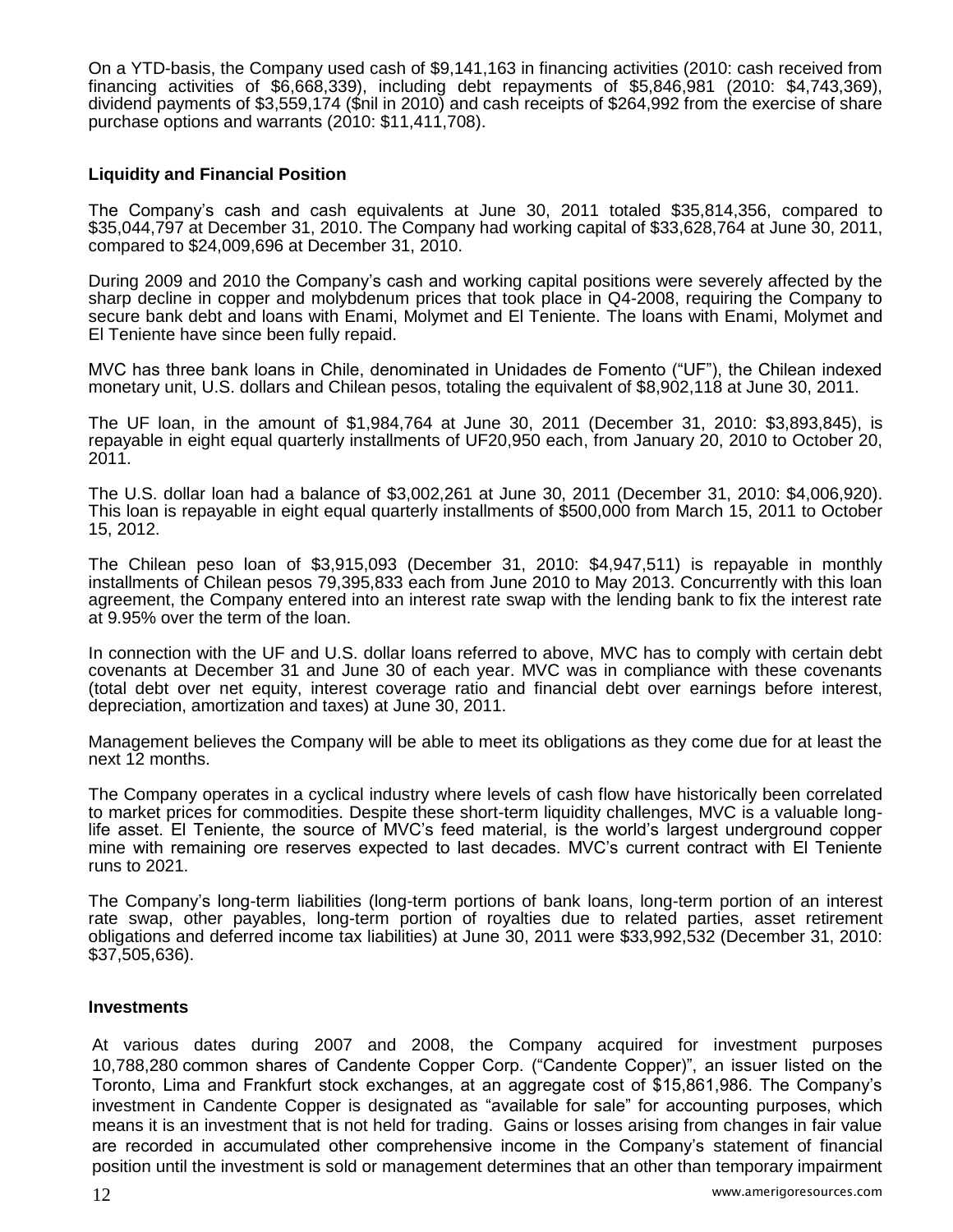in the value of the investment has occurred, at which time gains or losses are transferred into earnings. During the six months ended June 30, 2011, the Company sold 5,000,000 of its Candente Copper shares, and recognized a gain of \$9,750,931 in earnings. At June 30, 2011, Candente Copper's closing share price was Cdn\$1.13 and the fair value of the Company's approximately 5% investment in Candente Copper was \$6,696,427. During the six months ended June 30, 2011, the Company recorded other comprehensive loss of \$1,820,967 (2010: other comprehensive loss of \$2,361,295) for the changes in fair value of this investment, net of deferred income tax.

On January 4, 2010, the Company received 2,157,656 shares of Candente Gold Corp. ("Candente Gold"), an issuer listed on the TSX, pursuant to Candente Gold's spinout from Candente Copper. The initial cost of the Candente Gold shares and subsequent adjustments to fair value required at each financial position date are recorded in accumulated other comprehensive income, as the Company's investment in Candente Gold is designated as "available for sale" for accounting purposes. At June 30, 2011, Candente Gold's closing share price was Cdn\$0.52 and the fair value of the Company's approximately 4% investment in Candente Gold was \$1,148,684. During the six months ended June 30, 2011, the Company recorded other comprehensive loss of \$1,030,766 (2010: other comprehensive income of \$1,358,831) for the changes in the fair value of this investment, net of deferred income tax.

At various dates during 2007 and 2008, the Company acquired for investment purposes 8,015,000 common shares of Los Andes Copper Ltd. ("Los Andes"), an issuer listed on the TSXV, at an aggregate cost of \$3,946,908. Adjustments to fair value are required at each financial position date, as the Company's investment in Los Andes is designated as "available for sale" for accounting purposes. At June 30, 2011, Los Andes's closing share price was Cdn\$0.375 and the fair value of the Company's approximately 6% investment was \$3,077,159. During the six months ended June 30, 2011, the Company recorded other comprehensive loss of \$690,269 (2010: other comprehensive income of \$402,341) for the changes in the fair value of this investment, net of deferred income tax.

# *O U T L O O K*

The interruption of fresh tailings to MVC through June and into the second half of July resulted in lost copper production of approximately 2,500 tonnes. The Company is making all available efforts to recover as much of this lost production as possible in the remaining five months of 2011. However, the outlook for copper production in 2011 may fall short of the 50 million pounds originally provided. Molybdenum production is expected to be short of the Company's original guidance of 1 million pounds.

Power costs remained high during the first half of 2011, due to ongoing drought conditions in Chile and the Company's second power generator not being operational, but are expected to ease in the second half of 2011 as weather conditions normailze.

Now that the flow of fresh tailings to MVC has been fully restored, the Company expects that MVC will generate strong operating profits and positive cash flows from operations at prevailing copper and molybdenum prices.

Capital expenditures in 2011 have been revised to be approximately \$22,000,000 including further expansion of old tailings extraction facilities, substantial completion of the construction of a third thickener, increasing the capacity of electrical installations, filtration and emissions control projects and final expenses relating to the oxides pilot plant.

These are forward-looking estimates and subject to the cautionary notes regarding risks associated with forward looking statements presented at the end of this MD&A.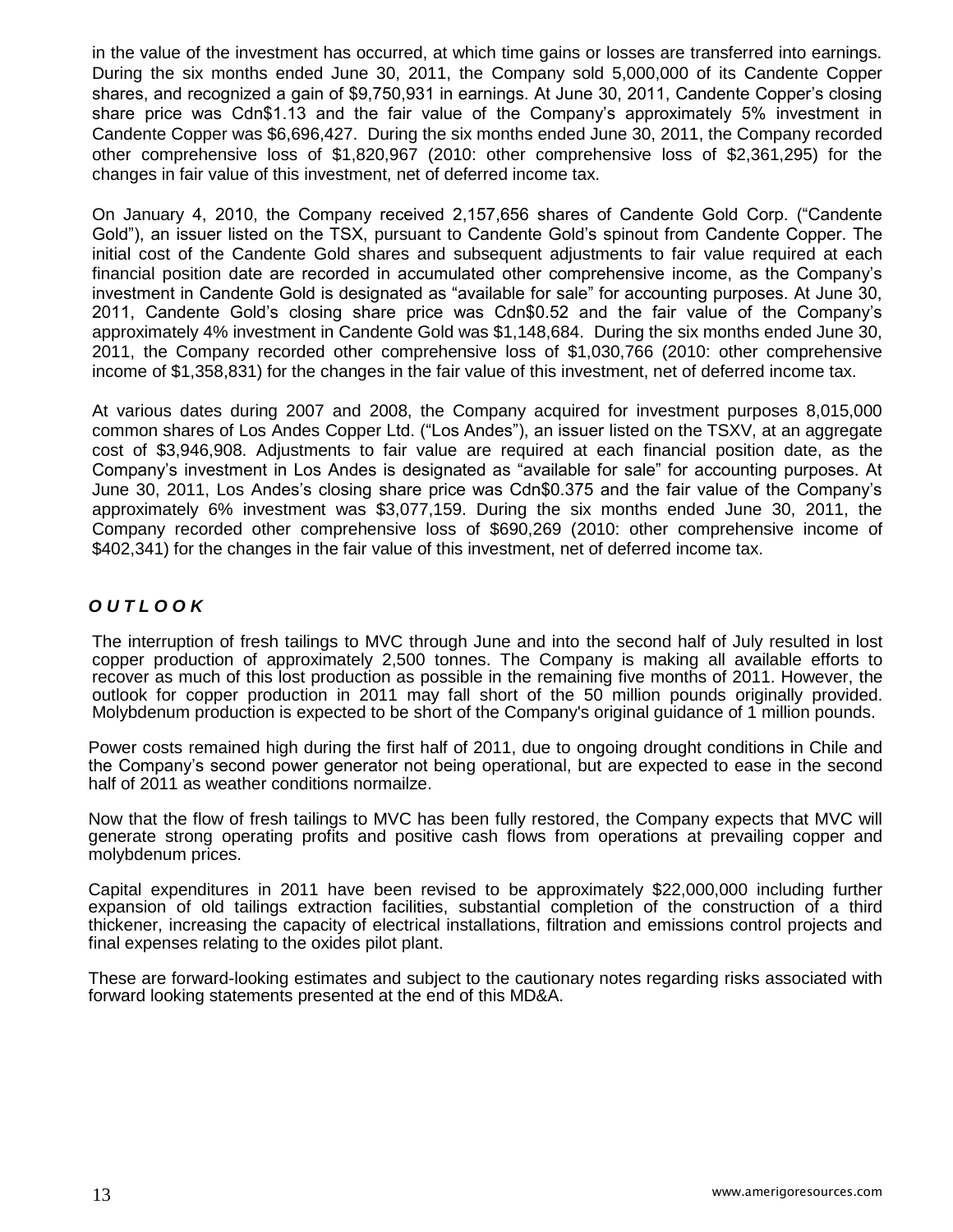# *O T H E R M D & A R E Q U I R E M E N T S*

## *Transactions with Related Parties*

a) Royalties to non-controlling interests

Amerigo holds its interest in MVC through Amerigo International Holdings Corp. ("Amerigo International"). Amerigo International is controlled by Amerigo except for certain outstanding Class A shares with a book value of \$1,000. The Class A shares are owned indirectly by the President and Chief Executive Officer, an associate of the President and Chief Executive Officer, a former director and an associate of a former director of Amerigo, and were issued in order to structure a more tax-efficient manner of paying the royalty obligation (the "Royalty") owing to the director and former director, who transferred to the Company the rights to purchase the interest in MVC.

In accordance with the articles of Amerigo International, the holders of the Class A shares are not entitled to any dividend or to other participation in the profits of Amerigo International, except for a total royalty dividend, if declared by the directors of Amerigo International, in an amount equal to the amount of the Royalty.

The Royalty is calculated as follows:

- \$0.01 for each pound of copper equivalent produced by MVC or any successor entity to MVC if the price of copper is under \$0.80, or
- \$0.015 for each pound of copper equivalent produced by MVC or any successor entity to MVC if the price of copper is \$0.80 or more.

The Royalty is a derivative financial instrument. This liability is measured at fair value, with changes in fair value recorded in profit for the period. The fair value of the liability at June 30, 2011 is \$5,715,268 (December 31, 2010: \$6,006,429).

For MVC production up to the end of 2010, the Royalty was paid as a royalty dividend on the Class A shares of Amerigo International. During the six months ended June 30, 2011, Royalties totalling \$333,336 were paid or accrued to the Amerigo International Class A shareholders on production in the period (compared to \$323,648 in royalty dividends paid in YTD-2010). At June 30, 2011, \$14,186 of this amount remained outstanding (December 31, 2010: \$67,064).

b) Remuneration to officers

During the six months ended June 30, 2011, the Company paid or accrued \$361,130 in fees to companies associated with certain directors and officers of Amerigo (2010: \$235,535 which included reversals to prior booked management bonus accruals).

In the six months ended June 30, 2011, a total of 3,100,000 options were granted to directors and officers of the Company.

- c) As of June 30, 2011, one of Amerigo's officers acted as an officer and another as a director of Nikos Explorations Ltd., a company over which Amerigo exercises significant influence.
- d) As of June 30, 2011, one of Amerigo's directors acted as a director and one of Amerigo's officers acted as an officer of Candente Copper, a company in which Amerigo holds an investment.
- e) As of June 30, 2011, one of Amerigo's officers acted as an officer of Candente Gold, a company in which Amerigo holds an investment.
- f) As of June 30, 2011, two of Amerigo's officers acted as officers and one of Amerigo's directors acted as a director of Los Andes, a company in which Amerigo holds an investment.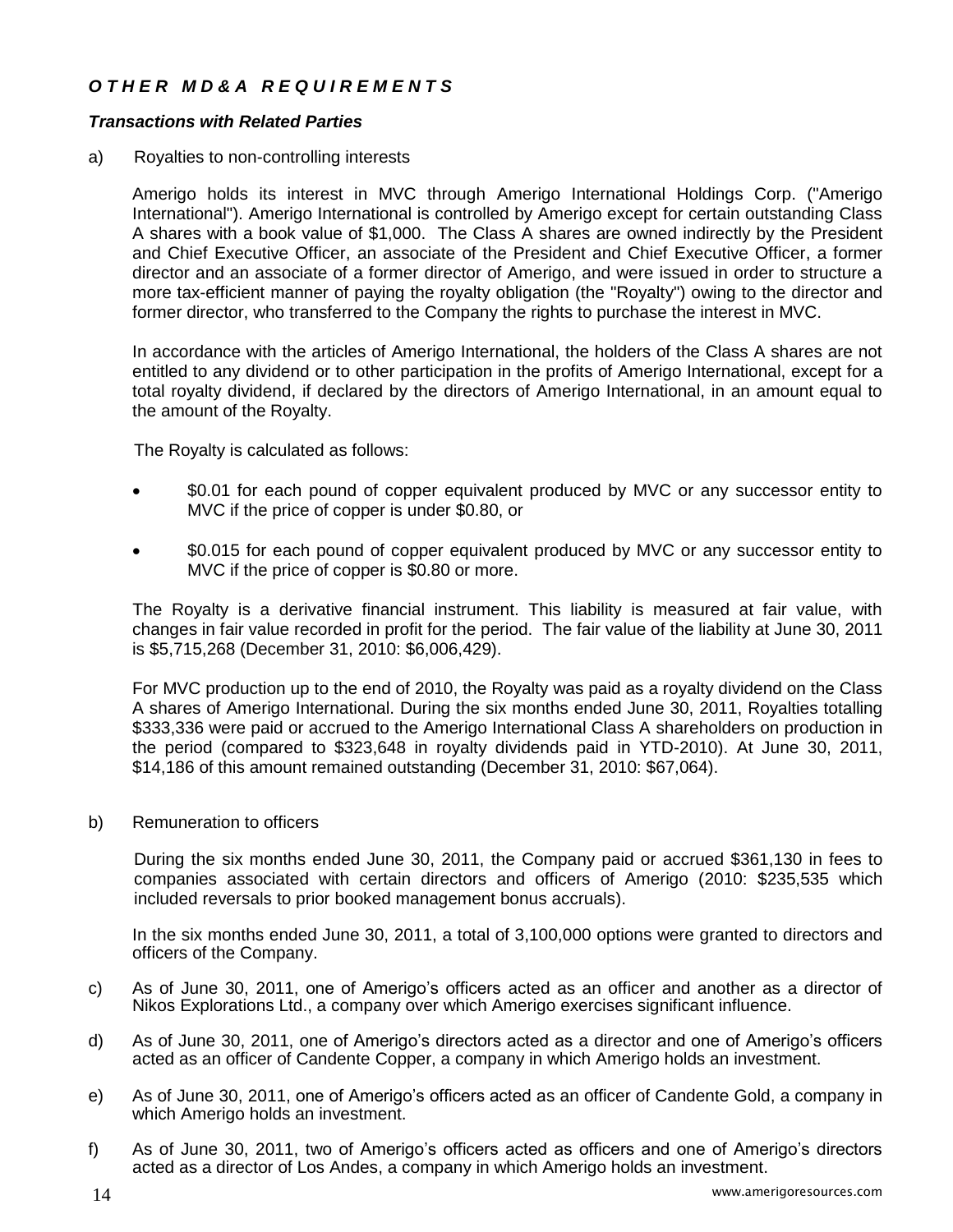## *IFRS Implementation Plan*

Effective January 1, 2011, Canadian publicly traded entities were required to prepare their financial statements in accordance with IFRS. Due to the requirement to present comparative financial information, the effective transition date was January 1, 2010.

The Company has completed its IFRS conversion project through implementation. Post-implementation will continue in the following quarters of 2011.

The IFRS transitional impact for the comparative quarter and six months ended June 30, 2010, and as of June 30, 2010, is outlined below.

- Note 1. The Company has a royalty payable to certain related parties. The Company originally entered into this arrangement as consideration for the rights to purchase the interest in MVC. Under Canadian GAAP, the royalty interest was accounted for as a minority interest, measured at a nominal amount of \$1,000. Under IFRS, the royalty is a derivative financial instrument and the flow of royalties estimated to be payable to related parties to 2021 needs to be measured as such, through the recognition of a liability in the Company's statement of financial position. This liability has been recorded at fair value, with changes in fair value recorded in profit for the period.
- Note 2. Under Canadian GAAP, the Company and all of its subsidiaries had a U.S. dollar measurement currency. Under IFRS, the functional currencies of the Company and MVC are the Canadian dollar and Chilean peso, respectively. The Company's presentation currency remains the U.S. dollar. The current rate method is required to be applied to all entities where the functional currency is different from the presentation currency, resulting in an adjustment on transition to IFRS.
- Note 3. On transition to IFRS, the cost of MVC's plant and equipment was deemed to be the previous Chilean GAAP revaluated amount. Additionally, plant and equipment was analyzed on a component-level, based on the significance of components to total cost. Depreciation timeframes were established for significant components.
- Note 4. Tax effect of IFRS adjustments Adjustments were recorded related to the income tax impact of the Canadian GAAP to IFRS reconciling differences.
- Note 5. Under Canadian GAAP, the Company recorded stock based compensation on a straight-line basis over the vesting period. Under IFRS, the Company records share based compensation for each tranche within an award over the vesting period of the corresponding tranche.
- Note 6. Certain balances and transactions have been reclassified within the statements of financial position and statements of comprehensive income (loss), respectively.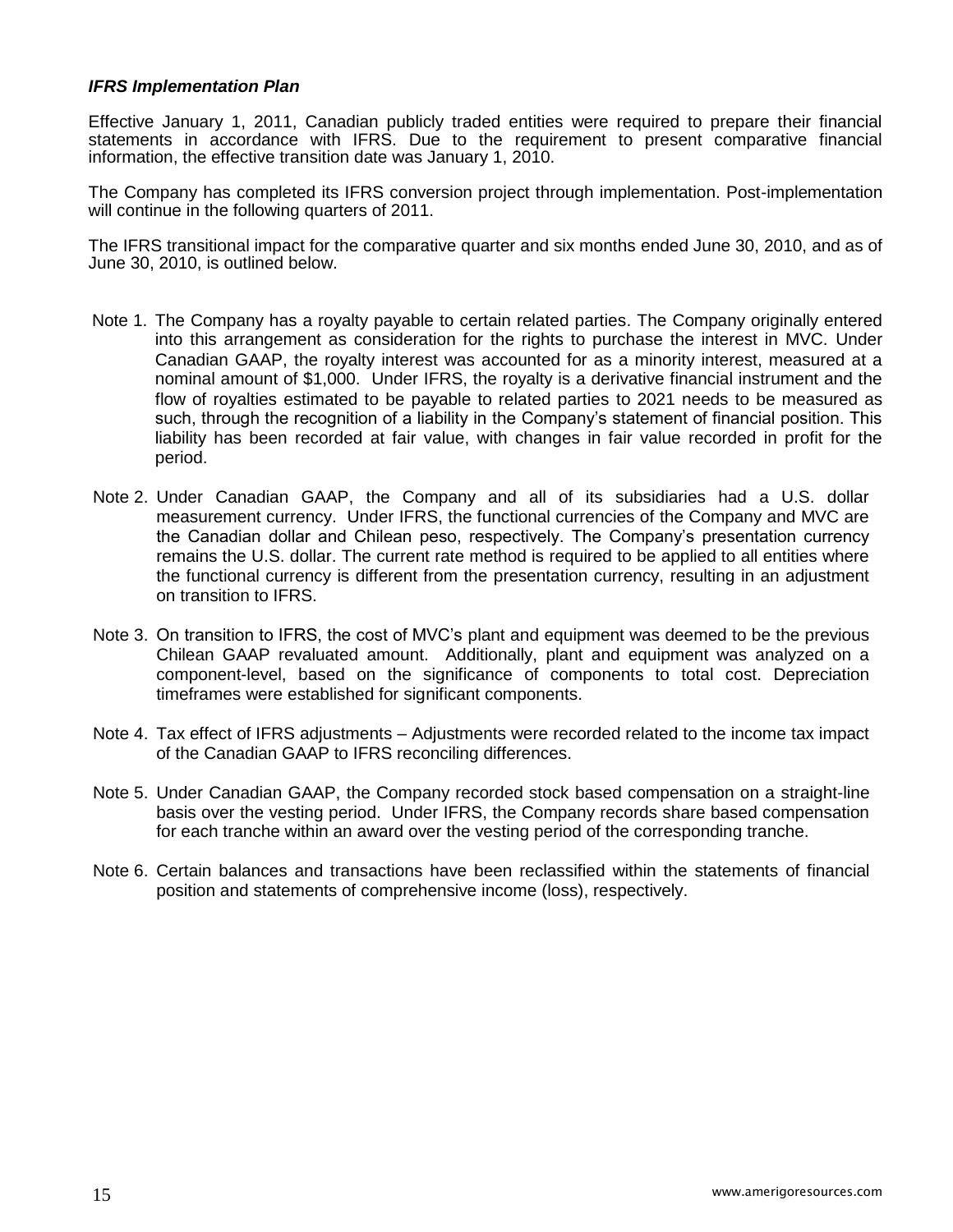Reconciliations between the Canadian GAAP and IFRS consolidated statements of financial position at June 30, 2010 are provided below:

|                                     | <b>Note</b>             | June 30, 2010<br>(Canadian GAAP)<br>\$ | <b>Transition</b><br>Impact<br>\$ | June 30, 2010<br>(IFRS)<br>\$ |
|-------------------------------------|-------------------------|----------------------------------------|-----------------------------------|-------------------------------|
| <b>Assets</b>                       |                         |                                        |                                   |                               |
| <b>Current assets</b>               |                         |                                        |                                   |                               |
| Cash and cash equivalents           |                         | 17,211,693                             |                                   | 17,211,693                    |
| Trade and other receivables         |                         | 15,137,099                             |                                   | 15,137,099                    |
| Inventories                         |                         | 5,202,690                              |                                   | 5,202,690                     |
|                                     |                         | 37,551,482                             |                                   | 37,551,482                    |
| <b>Non-current assets</b>           |                         |                                        |                                   |                               |
| Available-for-sale financial assets |                         | 5,982,485                              |                                   | 5,982,485                     |
| Property, plant and equipment       | 3                       | 124,105,753                            | (3,336,069)                       | 120,769,684                   |
| Intangible assets                   | 1                       | 6,305,581                              | 2,216,655                         | 8,522,236                     |
| Other non-current assets            | 6                       | 66,947                                 | (55, 476)                         | 11,471                        |
| <b>Total assets</b>                 |                         | 174,012,248                            | (1, 174, 890)                     | 172,837,358                   |
|                                     |                         |                                        |                                   |                               |
| <b>Liabilities</b>                  |                         |                                        |                                   |                               |
| <b>Current liabilities</b>          |                         |                                        |                                   |                               |
| Trade and other payables            |                         | 10,026,945                             |                                   | 10,026,945                    |
| El Teniente royalty payable         |                         | 7,515,314                              |                                   | 7,515,314                     |
| Current income tax liabilities      |                         | 20,313                                 |                                   | 20,313                        |
| Royalties to related parties        | 1                       |                                        | 517,414                           | 517,414                       |
| Borrowings                          |                         | 10,577,085                             |                                   | 10,577,085                    |
|                                     |                         | 28,139,657                             | 517,414                           | 28,657,071                    |
| <b>Non-current liabilities</b>      |                         |                                        |                                   |                               |
| Borrowings                          |                         | 5,105,853                              |                                   | 5,105,853                     |
| Trade and other payables            |                         | 1,446,706                              |                                   | 1,446,706                     |
| Royalties to related parties        | 1                       |                                        | 5,432,840                         | 5,432,840                     |
| Asset retirement obligation         |                         | 5,672,782                              |                                   | 5,672,782                     |
| Deferred income tax liability       |                         | 9,409,090                              | 458,574                           | 9,867,664                     |
| <b>Total Liabilities</b>            |                         | 49,774,088                             | 6,408,828                         | 56,182,916                    |
| <b>Equity</b>                       |                         |                                        |                                   |                               |
| Share Capital                       |                         | 76,928,224                             |                                   | 76,928,224                    |
| Minority interest                   | 1                       | 1,000                                  | (1,000)                           |                               |
| Other reserves                      | 5                       | 3,267,250                              | 434,192                           | 3,701,442                     |
| Retained earnings                   | $1 - 5$                 | 40,934,060                             | (1, 150, 484)                     | 39,783,576                    |
| Accumulated other                   |                         |                                        | (6,866,426)                       |                               |
| comprehensive income                | $\overline{\mathbf{c}}$ | 3,107,626                              |                                   | (3,758,800)                   |
|                                     |                         |                                        |                                   |                               |
| Total equity                        |                         | 124,238,160                            | (7,583,718)                       | 116,654,442                   |
| <b>Total equity and liabilities</b> |                         | 174,012,248                            | (1, 174, 890)                     | 172,837,358                   |

# *Reconciliations of total comprehensive income*

Reconciliations between the Canadian GAAP and IFRS total comprehensive income for the three and six months ended June 30, 2010 are provided below.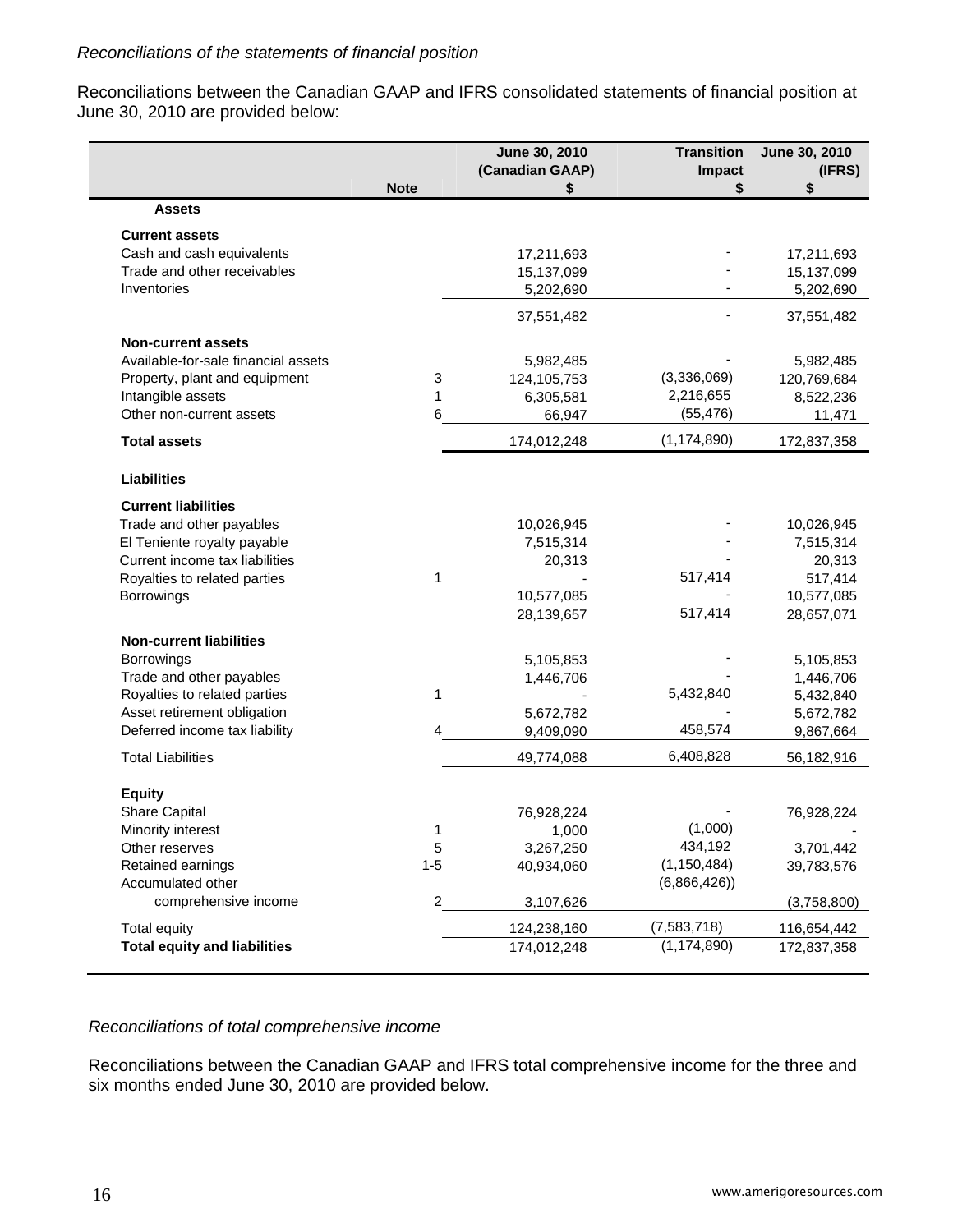|                                                                                        | <b>Note</b>             | <b>Quarter ended</b><br>June 30, 2010<br>(Canadian GAAP) | <b>Transition</b><br>Impact | <b>Quarter ended</b><br>June 30, 2010<br>(IFRS) |
|----------------------------------------------------------------------------------------|-------------------------|----------------------------------------------------------|-----------------------------|-------------------------------------------------|
|                                                                                        |                         |                                                          | \$                          |                                                 |
| Revenue<br><b>Cost of sales</b>                                                        | 3,6                     | 32,433,982<br>28,815,986                                 | 862,584                     | 32,433,982<br>29,678,570                        |
| <b>Gross profit</b>                                                                    |                         | 3,617,996                                                | (862, 584)                  | 2,755,412                                       |
| <b>Other expenses</b>                                                                  |                         |                                                          |                             |                                                 |
| General and administration                                                             | 5,6                     | 979,218                                                  | 323,486                     | 1,302,704                                       |
| Other (gains) losses                                                                   | 2                       | (550, 932)                                               | 1,600,185                   | 1,049,253                                       |
|                                                                                        |                         | 428,286                                                  | 1,923,671                   | 2,351,957                                       |
| <b>Operating profit</b><br>Finance expense                                             | 1,6                     | 3,189,710<br>682,385                                     | (2,786,255)<br>(138, 276)   | 403,455<br>544,109                              |
| <b>Profit before tax</b>                                                               |                         | 2,507,325                                                | (2,647,979)                 | (140, 654)                                      |
| Income tax expense                                                                     | 4                       | 474,315                                                  | (333, 397)                  | 140,918                                         |
| Profit (loss) for the period                                                           |                         | 2,033,010                                                | (2,314,582)                 | (281, 572)                                      |
| Other comprehensive income                                                             |                         |                                                          |                             |                                                 |
| (loss)<br><b>Comprehensive (loss)</b>                                                  | 2                       | (1,565,517)                                              | (3,821,646)                 | (5,387,163)                                     |
| income                                                                                 |                         | 467,493                                                  | (6, 136, 228)               | (5,668,735)                                     |
|                                                                                        |                         |                                                          |                             |                                                 |
| Weighted average number of                                                             |                         | 170,910,344                                              |                             | 170,910,344                                     |
| shares outstanding, basic<br>Weighted average number of<br>shares outstanding, diluted |                         | 171,951,389                                              |                             | 171,951,389                                     |
| <b>Earnings per share</b><br>Basic and diluted                                         |                         | 0.01                                                     |                             |                                                 |
|                                                                                        |                         |                                                          |                             |                                                 |
|                                                                                        |                         | <b>Six months ended</b><br>June 30, 2010                 | <b>Transition</b><br>Impact | <b>Six months ended</b><br>June 30, 2010        |
|                                                                                        | <b>Note</b>             | (Canadian GAAP)<br>\$                                    | \$                          | (IFRS)<br>\$                                    |
|                                                                                        |                         |                                                          |                             |                                                 |
| <b>Revenue</b>                                                                         |                         | 62,090,747                                               |                             | 62,090,747                                      |
| Cost of sales                                                                          | 3,6                     | 54,353,378                                               | 1,700,404                   | 56,053,782                                      |
| <b>Gross profit</b>                                                                    |                         | 7,737,369                                                | (1,700,404)                 | 6,036,965                                       |
| <b>Other expenses</b>                                                                  |                         |                                                          |                             |                                                 |
| General and administration                                                             | 5,6                     | 1,935,802                                                | 434,192                     | 2,369,994                                       |
| Other (gains) losses                                                                   | $\overline{c}$          | (1,545,227)                                              | 2,586,536                   | 1,041,310                                       |
| <b>Operating profit</b>                                                                |                         | 390,575<br>7,346,794                                     | 3,020,728                   | 3,411,303                                       |
| Finance expense                                                                        | 1,6                     | 1,177,356                                                | (4, 721, 132)<br>(242, 659) | 2,625,663<br>934,698                            |
| Profit before tax                                                                      |                         | 6,169,438                                                | (4, 478, 473)               | 1,690,965                                       |
| Income tax expense                                                                     | 4                       | 560,264                                                  | (88,019)                    | 472,245                                         |
| Profit (loss) for the period                                                           |                         | 5,609,174                                                | (4,390,454)                 | 1,218,720                                       |
| Other comprehensive<br>income (loss)                                                   | $\overline{\mathbf{c}}$ | (563, 305)                                               | (6,866,426)                 | (7, 429, 731)                                   |
| <b>Comprehensive income</b>                                                            |                         |                                                          |                             |                                                 |
| (loss)                                                                                 |                         | 5,045,869                                                | (11, 256, 880)              | (6,211,011)                                     |
| Weighted average number of<br>shares outstanding, basic                                |                         | 165,124,017                                              |                             | 165,124,017                                     |
| Weighted average number of<br>shares outstanding, diluted                              |                         | 166,165,062                                              |                             | 166,165,062                                     |
| <b>Earnings per share</b><br>Basic and diluted                                         |                         | 0.03                                                     |                             | 0.01                                            |